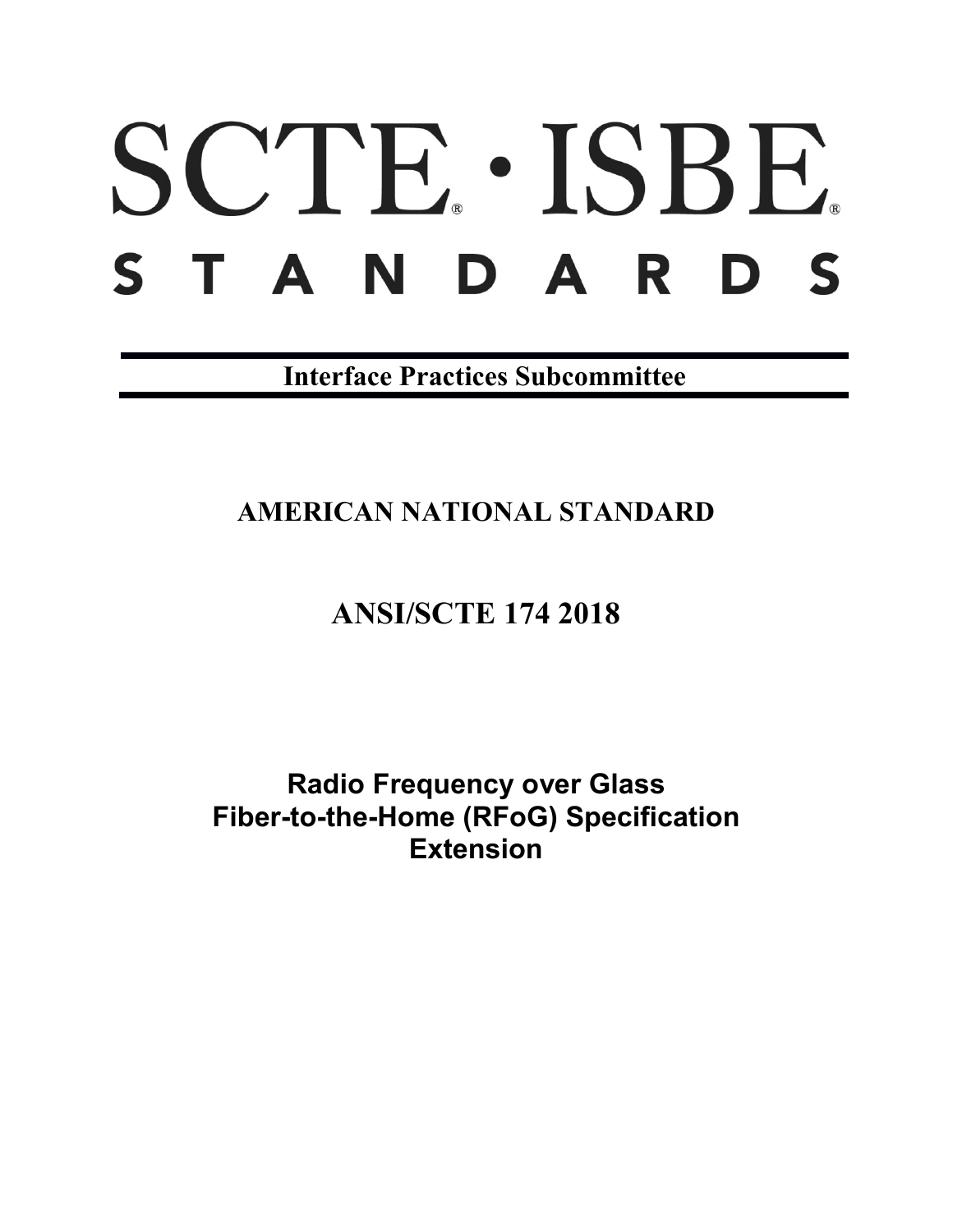# **NOTICE**

<span id="page-1-0"></span>The Society of Cable Telecommunications Engineers (SCTE) / International Society of Broadband Experts (ISBE) Standards and Operational Practices (hereafter called "documents") are intended to serve the public interest by providing specifications, test methods and procedures that promote uniformity of product, interchangeability, best practices and ultimately the long-term reliability of broadband communications facilities. These documents shall not in any way preclude any member or non-member of SCTE•ISBE from manufacturing or selling products not conforming to such documents, nor shall the existence of such standards preclude their voluntary use by those other than SCTE•ISBE members.

SCTE•ISBE assumes no obligations or liability whatsoever to any party who may adopt the documents. Such adopting party assumes all risks associated with adoption of these documents, and accepts full responsibility for any damage and/or claims arising from the adoption of such documents.

Attention is called to the possibility that implementation of this document may require the use of subject matter covered by patent rights. By publication of this document, no position is taken with respect to the existence or validity of any patent rights in connection therewith. SCTE•ISBE shall not be responsible for identifying patents for which a license may be required or for conducting inquiries into the legal validity or scope of those patents that are brought to its attention.

Patent holders who believe that they hold patents which are essential to the implementation of this document have been requested to provide information about those patents and any related licensing terms and conditions. Any such declarations made before or after publication of this document are available on the SCTE•ISBE web site at [http://www.scte.org.](http://www.scte.org/)

> All Rights Reserved © Society of Cable Telecommunications Engineers, Inc. 2018 140 Philips Road Exton, PA 19341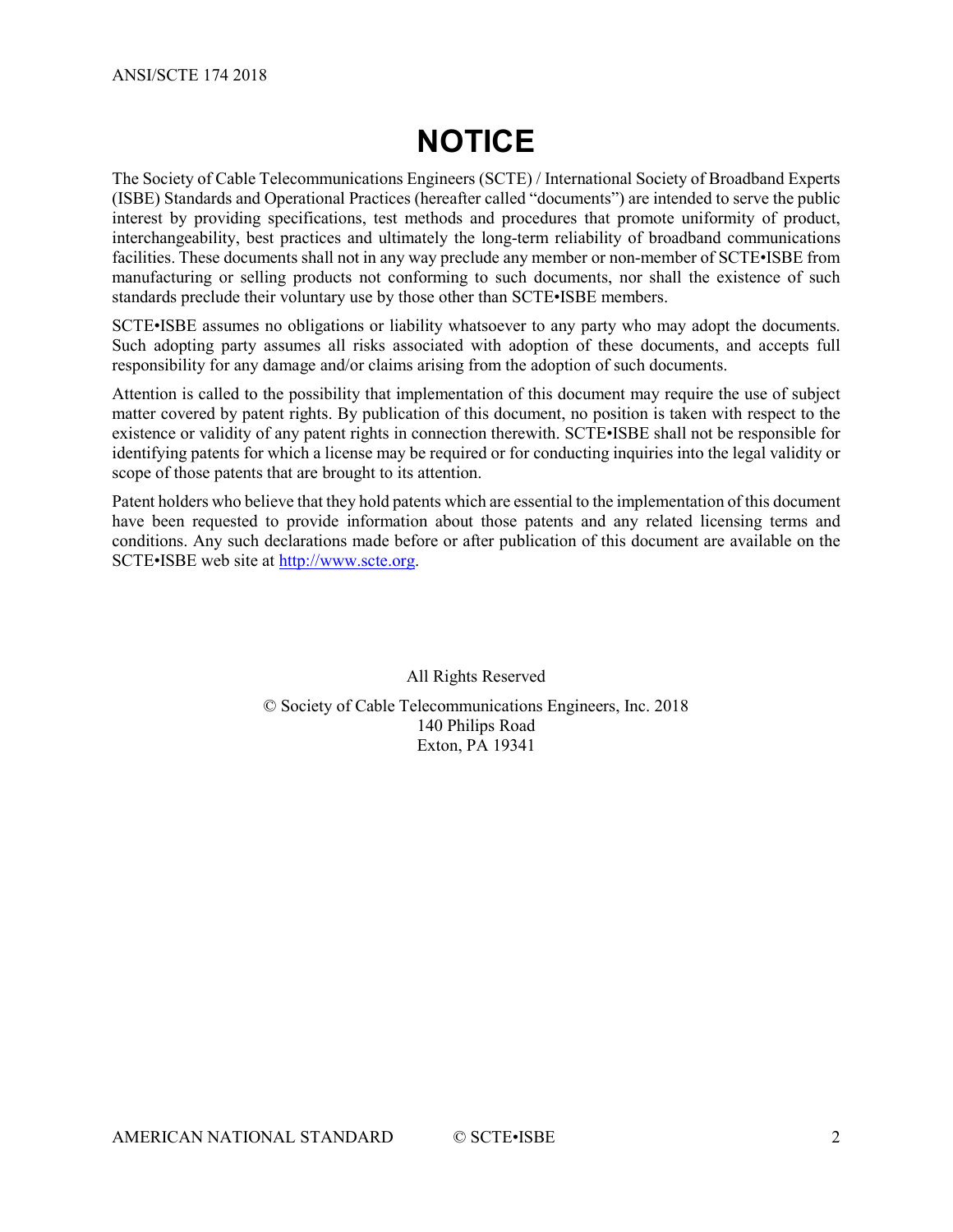# **Table of Contents**

| <b>Title</b> |       |                                                                                                                                                                                                                               | <b>Page Number</b> |
|--------------|-------|-------------------------------------------------------------------------------------------------------------------------------------------------------------------------------------------------------------------------------|--------------------|
|              |       |                                                                                                                                                                                                                               | $\overline{2}$     |
| 1.           |       |                                                                                                                                                                                                                               | $6\phantom{1}6$    |
|              | 1.1.  |                                                                                                                                                                                                                               |                    |
|              | 1.2.  |                                                                                                                                                                                                                               | 6                  |
|              | 1.3.  |                                                                                                                                                                                                                               | 6                  |
|              | 1.4.  |                                                                                                                                                                                                                               | 6                  |
|              | 1.5.  | Areas for Further Investigation or to be Added in Future Revisions ___________6                                                                                                                                               |                    |
| 2.           |       | Normative References                                                                                                                                                                                                          |                    |
|              | 2.1.  |                                                                                                                                                                                                                               |                    |
|              | 2.2.  |                                                                                                                                                                                                                               |                    |
|              | 2.3.  |                                                                                                                                                                                                                               |                    |
| 3.           |       |                                                                                                                                                                                                                               |                    |
|              | 3.1.  | SCTE References 7                                                                                                                                                                                                             |                    |
|              | 3.2.  |                                                                                                                                                                                                                               |                    |
|              | 3.3.  |                                                                                                                                                                                                                               |                    |
| 4.           |       |                                                                                                                                                                                                                               | 8                  |
| 5.           |       |                                                                                                                                                                                                                               |                    |
|              | 5.1.  | Abbreviations experience and the series of the series of the series of the series of the series of the series of the series of the series of the series of the series of the series of the series of the series of the series | 8                  |
|              | 5.2.  |                                                                                                                                                                                                                               |                    |
| 6.           |       |                                                                                                                                                                                                                               |                    |
|              | 6.1.  |                                                                                                                                                                                                                               |                    |
|              | 6.2.  |                                                                                                                                                                                                                               |                    |
|              | 6.3.  |                                                                                                                                                                                                                               |                    |
|              | 6.4.  |                                                                                                                                                                                                                               | 13                 |
| 7.           |       |                                                                                                                                                                                                                               |                    |
|              | 7.1.  |                                                                                                                                                                                                                               | 14                 |
|              | 7.2.  |                                                                                                                                                                                                                               |                    |
| 8.           |       |                                                                                                                                                                                                                               | 16                 |
| 9.           |       |                                                                                                                                                                                                                               |                    |
| 10.          |       |                                                                                                                                                                                                                               | 18                 |
|              |       |                                                                                                                                                                                                                               | 18                 |
|              | 10.2. |                                                                                                                                                                                                                               | 19                 |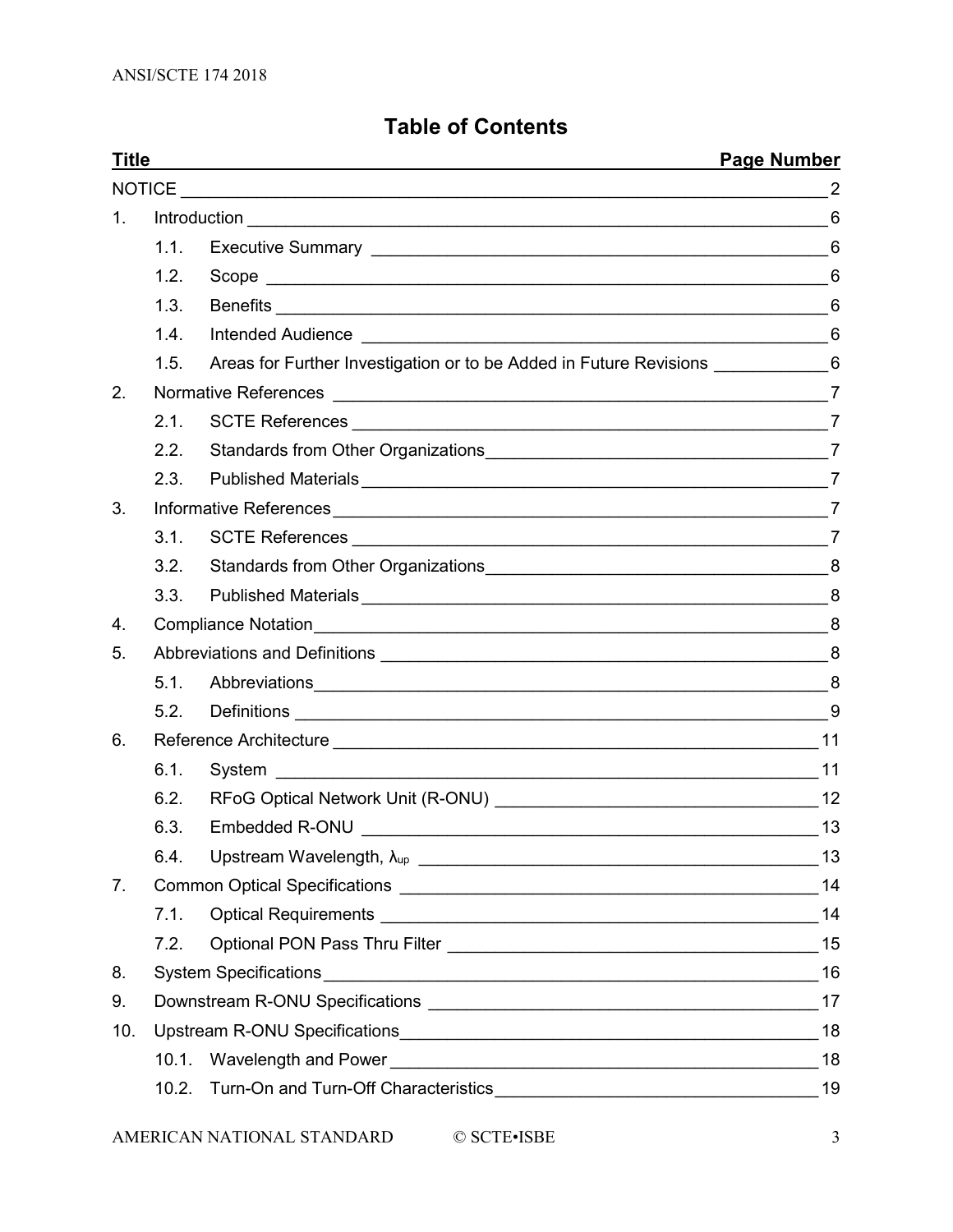|     |                                                                                            |                                                                                                                                                       |    | 22 |  |
|-----|--------------------------------------------------------------------------------------------|-------------------------------------------------------------------------------------------------------------------------------------------------------|----|----|--|
| 11. |                                                                                            |                                                                                                                                                       | 23 |    |  |
| 12. |                                                                                            | R-ONU Power                                                                                                                                           |    |    |  |
|     |                                                                                            | 24                                                                                                                                                    |    |    |  |
|     | 12.2.                                                                                      |                                                                                                                                                       |    | 24 |  |
|     |                                                                                            | 12.2.1.                                                                                                                                               |    | 24 |  |
|     |                                                                                            | 12.2.2.                                                                                                                                               |    | 24 |  |
|     |                                                                                            | 12.2.3.                                                                                                                                               |    | 24 |  |
|     |                                                                                            | 12.2.4.                                                                                                                                               |    | 24 |  |
|     |                                                                                            | 12.2.5.                                                                                                                                               |    | 24 |  |
|     |                                                                                            | 12.2.6.                                                                                                                                               |    | 25 |  |
|     |                                                                                            | 12.2.7.                                                                                                                                               |    | 25 |  |
|     |                                                                                            | 12.2.8.                                                                                                                                               |    | 25 |  |
|     |                                                                                            | 12.2.9.                                                                                                                                               |    | 25 |  |
|     | 12.3.                                                                                      |                                                                                                                                                       |    | 25 |  |
|     |                                                                                            | 12.3.1.                                                                                                                                               |    | 26 |  |
|     |                                                                                            | 12.4.                                                                                                                                                 |    | 26 |  |
| 13. |                                                                                            | <b>Implementation Notes</b><br><u> 1989 - Johann Stoff, deutscher Stoffen und der Stoffen und der Stoffen und der Stoffen und der Stoffen und der</u> |    |    |  |
| 14. | Appendix A: System Loss Specification (Informative) ____________________________           |                                                                                                                                                       |    |    |  |
|     |                                                                                            |                                                                                                                                                       |    | 29 |  |
|     |                                                                                            |                                                                                                                                                       |    | 30 |  |
| 15. | Appendix B: Considerations Involved in an Adaptive Threshold Approach to R-ONU Laser<br>30 |                                                                                                                                                       |    |    |  |
| 16. | Appendix C: Upstream Optical Receiver Performance ______________________________<br>32     |                                                                                                                                                       |    |    |  |
| 17. | 33<br>Appendix D: Optical Beat Interference (Informative)                                  |                                                                                                                                                       |    |    |  |

# **List of Figures**

| <b>Title</b>                                                    | <b>Page Number</b> |
|-----------------------------------------------------------------|--------------------|
| FIGURE 1 - OMI DEFINITION                                       | 10                 |
| FIGURE 2 - RFOG REFERENCE ARCHITECTURE                          | $12 \overline{ }$  |
| FIGURE 3 - RFOG ONU REFERENCE ARCHITECTURE                      | 13                 |
| FIGURE 4 - ISOLATION BLOCK DIAGRAM                              | 14                 |
| FIGURE 5 - OPTIONAL PON PASS THROUGH FILTER BLOCK DIAGRAM       | 15                 |
| FIGURE 6 - R-ONU TURN-ON AND TURN-OFF DIAGRAM                   | 22                 |
| FIGURE 7 - PLACEMENT OF ATTENUATORS WHEN SYSTEM LOSS IS TOO LOW | 28                 |
|                                                                 |                    |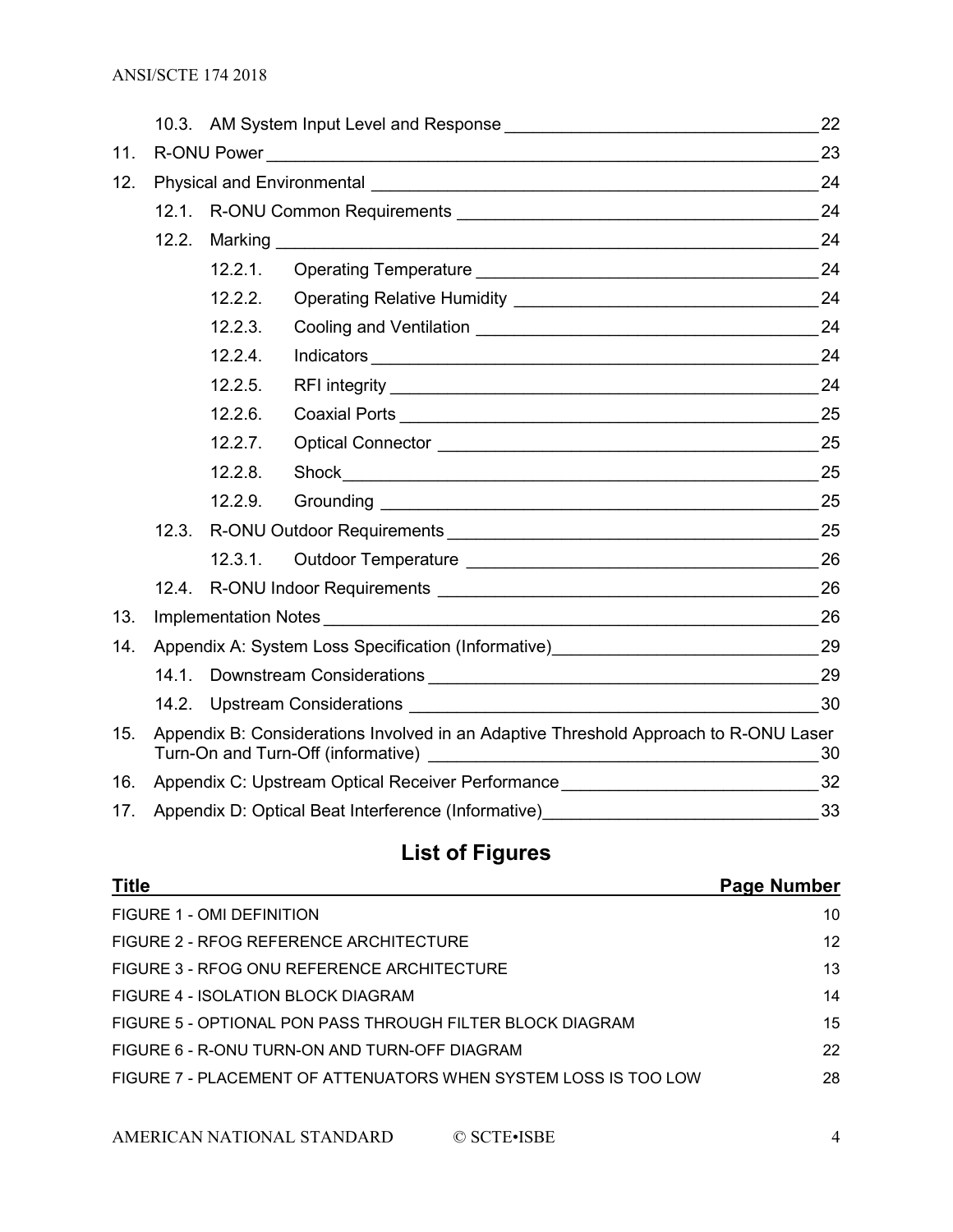# **List of Tables**

| <b>Title</b>                                                             | Page Number |
|--------------------------------------------------------------------------|-------------|
| TABLE 1 - OPTICAL SPECIFICATIONS APPLYING TO THE R-ONU AND SYSTEM        | 14          |
| TABLE 2 - OPTICAL SPECIFICATIONS APPLYING AT THE OPTICAL HUB             | 15          |
| TABLE 3 - OPTICAL SPECIFICATIONS FOR OPTIONAL PON PASS THROUGH FILTER    | 15          |
| TABLE 4 - ODN SPECIFICATIONS FOR AM SYSTEMS                              | 16          |
| TABLE 5 - RF FREQUENCIES                                                 | 17          |
| TABLE 6 - DOWNSTREAM R-ONU SPECIFICATIONS                                | 18          |
| TABLE 7 - UPSTREAM R-ONU SPECIFICATIONS SPECIFIC TO WAVELENGTH AND POWER | 19          |
| TABLE 8 - R-ONU TURN-ON AND TURN-OFF SPECIFICATIONS                      | 19          |
| TABLE 9 - AM UPSTREAM R-ONU INPUT LEVEL AND RESPONSE SPECIFICATIONS      | 22          |
| TABLE 10 - R-ONU POWERING SPECIFICATIONS                                 | 24          |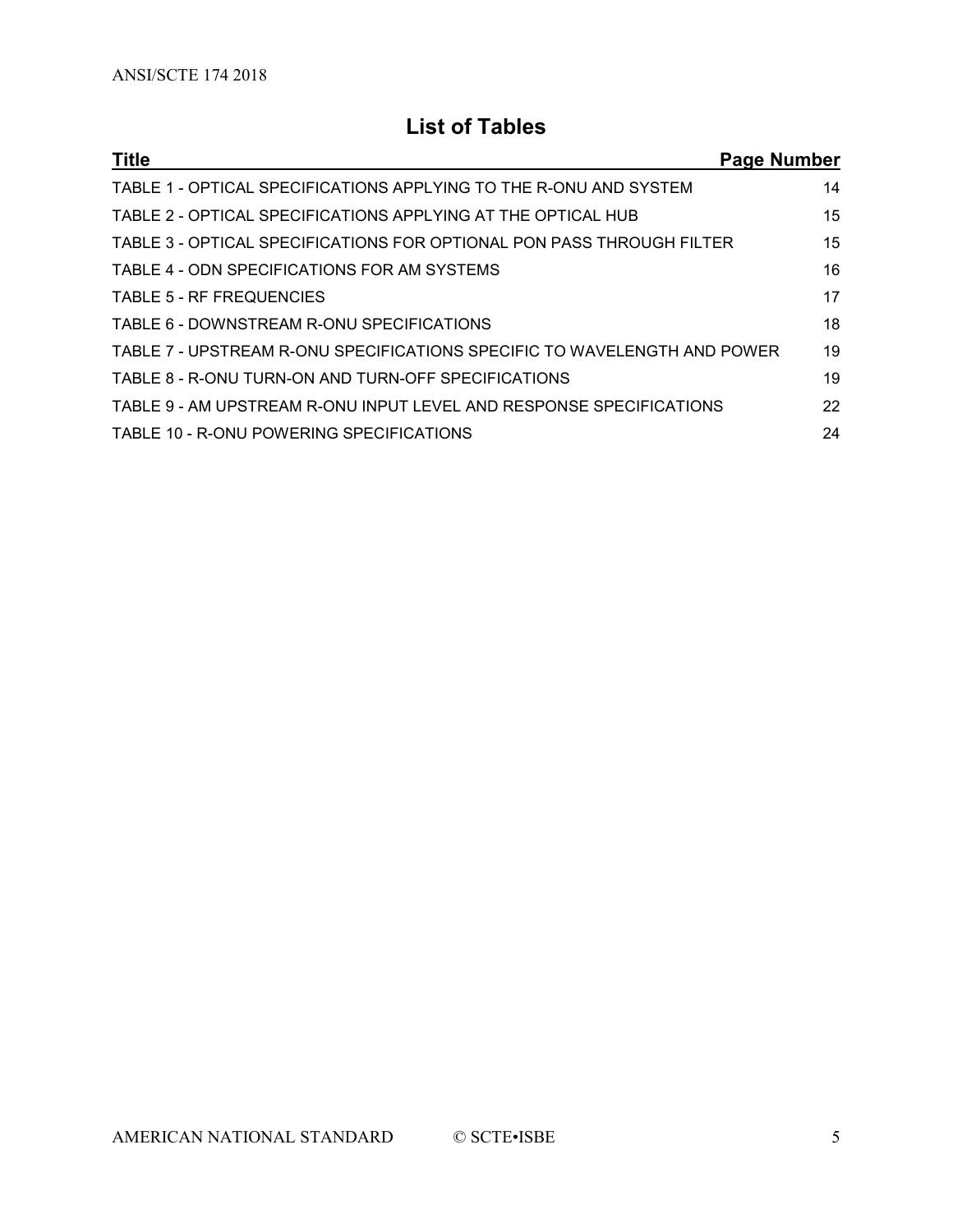## <span id="page-5-0"></span>**1. Introduction**

#### <span id="page-5-1"></span>**1.1. Executive Summary**

This document defines a fiber-to-the-home system optimized for compatibility with hybrid fiber-coax (HFC) plant, using the same end equipment at both the home and at the headend or hub. The RFoG system is defined to begin where the plant becomes passive, extending from that point to the home. This interface is referred to as the Optical Hub. There are many possible variations on the structure of the optical hub, depending on the needs of the system. The RFoG system is defined to terminate at the subscriber-side interface of an RFoG Optical Network Unit (R-ONU) at the home.

#### <span id="page-5-2"></span>**1.2. Scope**

The specifications in this document define the performance requirements that apply to the R-ONU and are designed to allow interoperability between R-ONUs from various manufacturers.

The following system parameters and devices are NOT specified by this document:

- Downstream transmitter and optical amplifier
- Upstream receiver
- System carrier-to-noise and distortion

Additionally, the following items are not specified for the R-ONU. The user is cautioned that there *may* well be variations between manufacturers.

- Physical mounting arrangement
- Weight
- Fiber management
- Element management
- Service disconnect
- Extended reach

#### <span id="page-5-3"></span>**1.3. Benefits**

The benefits of this standard are:

- Defines the performance of the R-ONU so equipment manufactures have a guideline for the requirements and design of the R-ONU
- Allows for interoperability between equipment manufacturers
- Describes the overall RFoG System and provides guidelines for system design and performance
- Discusses Optical Beat Interference (OBI) and means of mitigating OBI

#### <span id="page-5-4"></span>**1.4. Intended Audience**

The intended audiences for this standard are equipment manufacturers, service providers, design engineers, system engineers and system integrators.

#### <span id="page-5-5"></span>**1.5. Areas for Further Investigation or to be Added in Future Revisions**

This document provides specifications or procedures for frequencies up to 1218 MHz. DOCSIS 3.1 specifications include operation at frequencies up to 1218 MHz, and optionally, to 1794 MHz. Specifications or procedures for frequencies above 1218 MHz should be considered in a future revision of this document.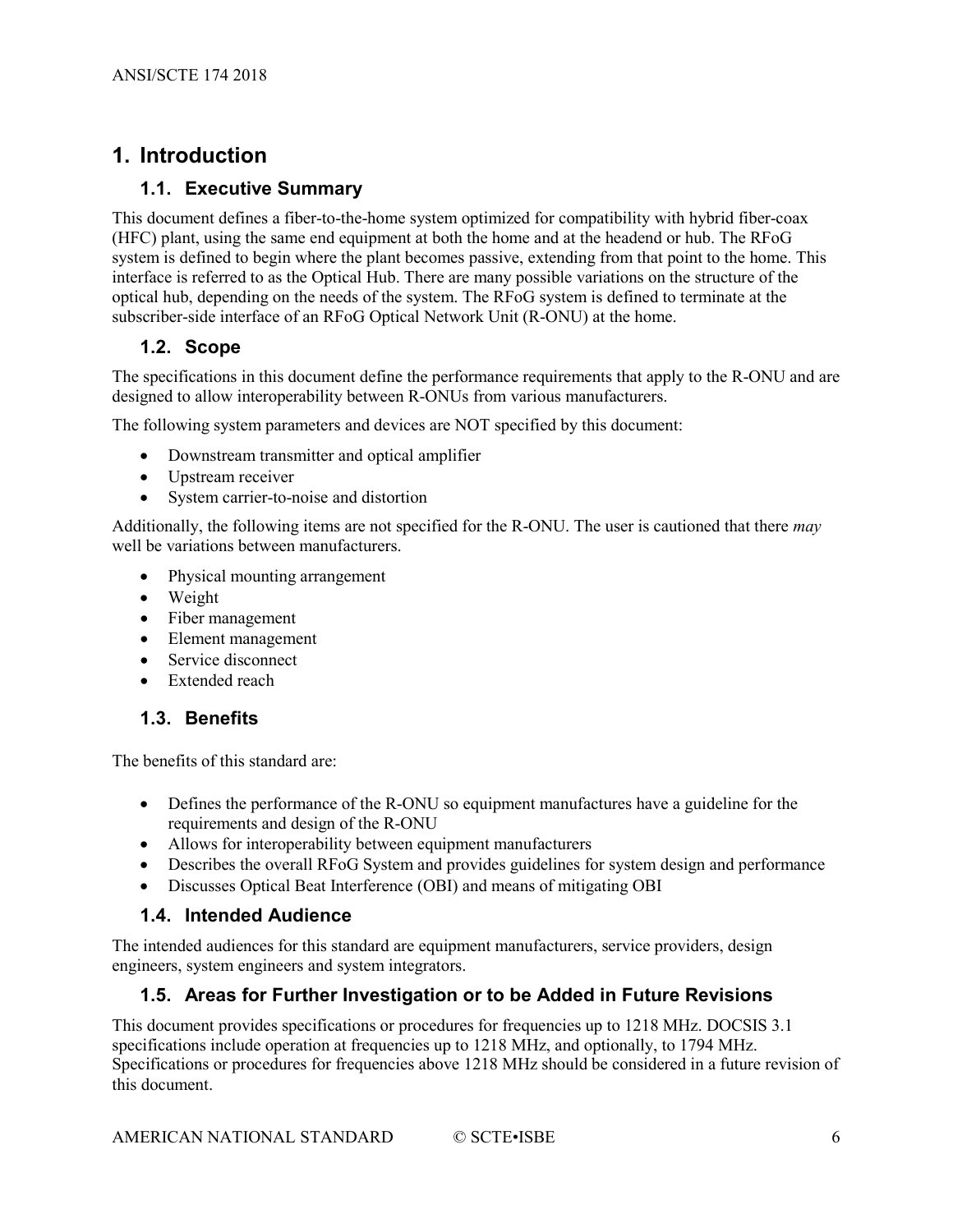#### ANSI/SCTE 174 2018

Future revisions of this document should also include frequency splits of 204/254 MHz and review the R-ONU turn on/off RF levels and timing for full DOCSIS 3.1 and OFDM compatibility.

## <span id="page-6-0"></span>**2. Normative References**

The following documents contain provisions, which, through reference in this text, constitute provisions of this document. At the time of Subcommittee approval, the editions indicated were valid. All documents are subject to revision; and while parties to any agreement based on this document are encouraged to investigate the possibility of applying the most recent editions of the documents listed below, they are reminded that newer editions of those documents might not be compatible with the referenced version.

#### <span id="page-6-1"></span>**2.1. SCTE References**

- ANSI/SCTE 01 2015, Specification for "F" Port, Female, Outdoor
- ANSI/SCTE 02 2015, Specification for "F" Port, Female, Indoor
- <span id="page-6-2"></span>• ANSI/SCTE 119 2011, Measurement Procedure for Noise Power Ratio

#### **2.2. Standards from Other Organizations**

- 47CFR15.109 2012 Radio Frequency Devices, Unintentional Radiators, Radiated Emission Limits
- 47CFR76.605(12) 2012, Code of Federal Regulations, Multichannel Video and Cable Television Service, Technical Standards
- 47 CFR76.609(h) 2012 Code of Federal Regulations, Multichannel Video and Cable Television Service, Measurements
- 47CFR76.614 2012 Code of Federal Regulations, Multichannel Video and Cable Television Service, Cable Television System regular monitoring
- ANSI C63.4, 2003-2009 Methods of Measurement of Radio-Noise Emissions from Low-Voltage Electrical and Electronic Equipment in the Range of 9 kHz to 40 GHz
- GR-326-CORE, Issue 4, Generic Requirements for Single-Mode Optical Connectors and Jumper Assemblies
- GR-3120-CORE, Issue 2, Generic Requirements for Hardened Fiber Optic Connectors (HFOCs) and Hardened Fiber Optic Adapters (HFOAs)
- IEEE C62.41-1991, IEEE Recommended Practice for Surge Voltages in Low-Voltage AC Power **Circuits**
- ITU-T G.652d, Characteristics of a Single-Mode Optical Fibre Cable
- <span id="page-6-3"></span>• TIA-604-3-B FOCIS-3, Fiber Optic Connector Intermateability Standard, Type SC and SC-APC

#### **2.3. Published Materials**

• No normative references are applicable.

## <span id="page-6-4"></span>**3. Informative References**

The following documents might provide valuable information to the reader but are not required when complying with this document.

#### <span id="page-6-5"></span>**3.1. SCTE References**

- ANSI/SCTE 96 2013, Cable Telecommunications Testing Guidelines
- ANSI/SCTE 81 2012, Surge Withstand Test Procedure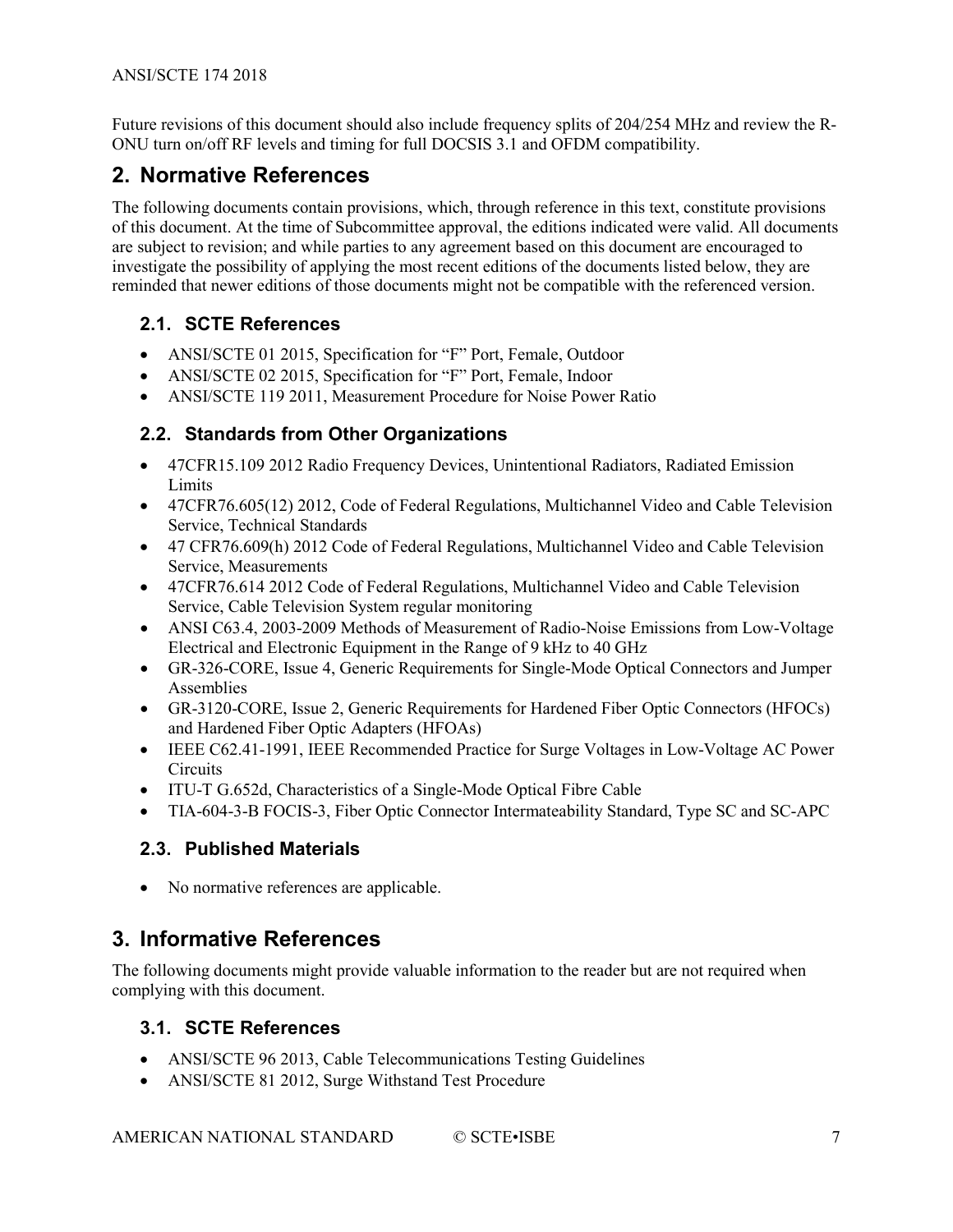#### <span id="page-7-0"></span>**3.2. Standards from Other Organizations**

- IEEE Standard 802.3-2012, Carrier sense multiple access with Collision Detection (CSMA/CD) Access Method and Physical Layer Specifications (Includes the EPON standard). See also subsequent corrigenda.
- ITU-T G.984, Gigabit-capable passive optical networks (GPON)
- ITU-T G.987, 10-Gigabit-capable passive optical network (XG-PON) systems
- ITU-T G.652, Characteristics of a single-mode optical fibre cable
- ITU-T G.657, Characteristics of a bend-loss insensitive single-mode optical fibre and cable for the access network

#### <span id="page-7-1"></span>**3.3. Published Materials**

- GR-49-CORE, Issue 2, Generic Requirements for Outdoor Telephone Network Interface Devices
- GR-487-CORE, Issue 3, Generic Requirements for Electronic Equipment Cabinets
- Multimedia over Coax Alliance (MoCA)[, http://www.mocalliance.org](http://www.mocalliance.org/)

## <span id="page-7-2"></span>**4. Compliance Notation**

| <b>Shall</b>     | This word or the adjective "required" means that the item is an<br>absolute requirement of this specification.                                                                                                                                                                             |  |  |
|------------------|--------------------------------------------------------------------------------------------------------------------------------------------------------------------------------------------------------------------------------------------------------------------------------------------|--|--|
| shall not        | This phrase means that the item is an absolute prohibition of this<br>specification.                                                                                                                                                                                                       |  |  |
| <b>Forbidden</b> | This word means the value specified shall never be used.                                                                                                                                                                                                                                   |  |  |
| <b>Should</b>    | This word or the adjective "recommended" means that there may exist<br>valid reasons in particular circumstances to ignore this item, but the<br>full implications should be understood and the case carefully weighted<br>before choosing a different course.                             |  |  |
| should not       | This phrase means that there may exist valid reasons in particular<br>circumstances when the listed behavior is acceptable or even useful,<br>but the full implications should be understood and the case carefully<br>weighed before implementing any behavior described with this label. |  |  |
| May              | This word or the adjective " <i>optional</i> " means that this item is truly<br>optional. One vendor may choose to include the item because a<br>particular marketplace requires it or because it enhances the product,<br>for example; another vendor may omit the same item.             |  |  |
| deprecated       | Use is permissible for legacy purposes only. Deprecated features may<br>be removed from future versions of the standard. Implementations<br>should avoid use of deprecated features.                                                                                                       |  |  |

## <span id="page-7-3"></span>**5. Abbreviations and Definitions**

#### <span id="page-7-4"></span>**5.1. Abbreviations**

| <b>CNR</b> | carrier-to-noise ratio       |
|------------|------------------------------|
| <b>NPR</b> | noise power ratio            |
| <b>ODN</b> | optical distribution network |
| OMI        | optical modulation index     |
| ONU        | optical network unit         |
| <b>ONT</b> | optical network terminal     |
| PON        | passive optical network      |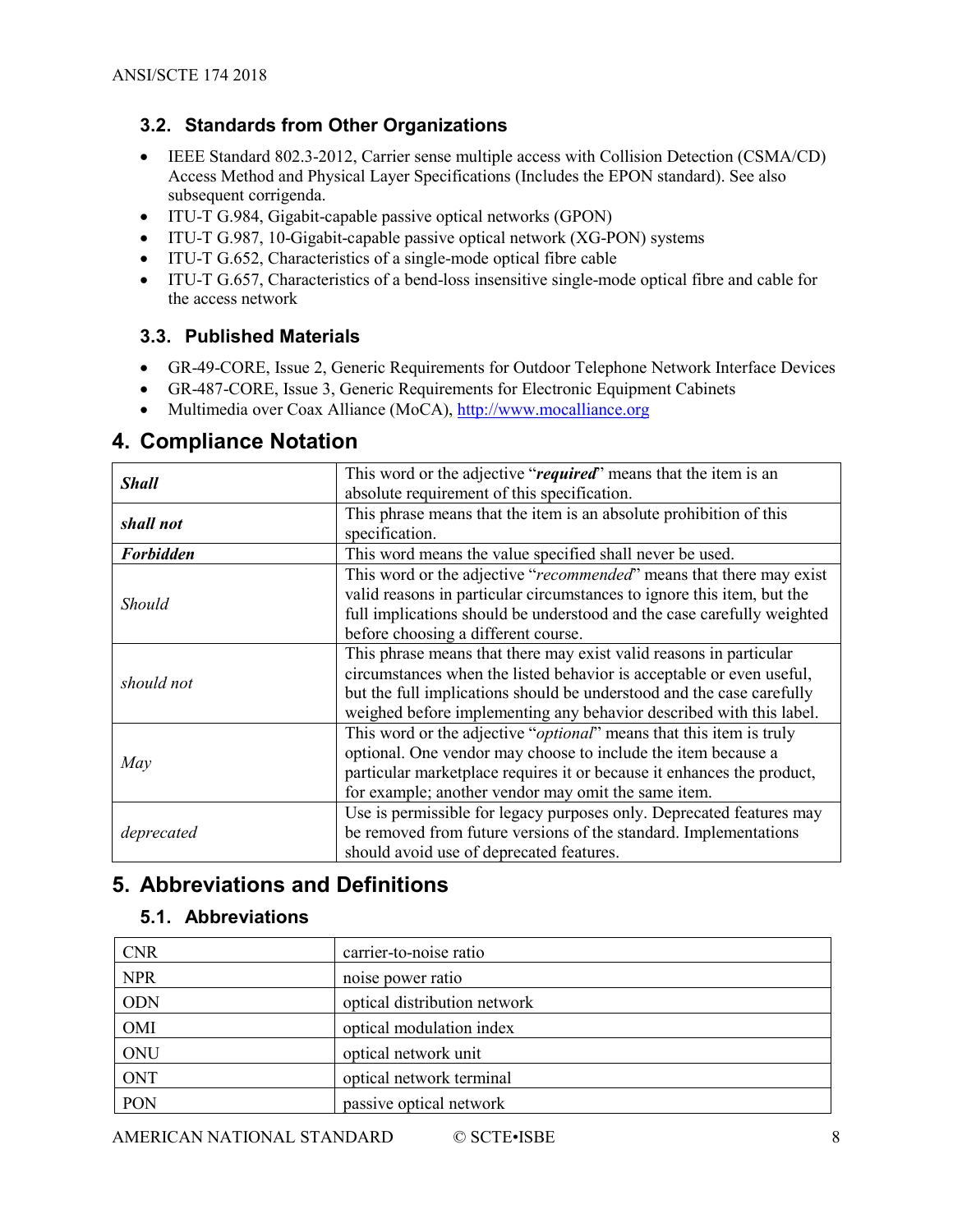| <b>RFoG</b> | rf over glass                   |
|-------------|---------------------------------|
| R-ONU       | rfog optical network unit       |
| <b>SBS</b>  | stimulated brillouin scattering |
| <b>WDM</b>  | wave division multiplexer       |

## <span id="page-8-0"></span>**5.2. Definitions**

| noise power ratio                  | The ratio of the signal power density to the power density of the<br>combined noise and intermodulation distortion in the channel.<br>Essentially, NPR is the depth of notch. The signal power density is<br>defined with the entire passband filled with energy. The power density<br>of the noise and intermodulation distortion shall be measured by<br>removing signal power from a range of frequencies with a notch filter<br>while maintaining constant total signal power at the DUT input.           |
|------------------------------------|---------------------------------------------------------------------------------------------------------------------------------------------------------------------------------------------------------------------------------------------------------------------------------------------------------------------------------------------------------------------------------------------------------------------------------------------------------------------------------------------------------------|
| nominal                            | Specifications or values in this document that have the word<br>"nominal" in them are approximate and designate a suggested or<br>theoretical value. Items noted with the word "nominal" are not<br>normative requirements.                                                                                                                                                                                                                                                                                   |
| optical modulation index<br>(omi): | The amount that the instantaneous power of the optical carrier varies<br>around the average power of that optical carrier. In this specification,<br>OMI is used only for the amplitude modulation of an optical carrier by<br>an RF signal and is generally expressed as a percent. OMI is defined to<br>be 100% when the peak of a single sine wave that is amplitude<br>modulated onto an optical carrier modulates the instantaneous power<br>of that carrier from zero power to twice the average power. |
| optical power                      | Unless otherwise specified, "optical power" refers to the average<br>power of an optical carrier. If the optical power is gated on and off, the<br>optical power is defined as the average power during the burst, not<br>including turn-on and turn-off transitions. Optical power<br>measurements shall be averaged sufficiently to assure that any<br>changes to content that is modulated onto the laser does not affect the<br>measurement.                                                              |
| Crosstalk                          | The ratio of a desired signal to an undesired signal, measured at a<br>defined point in a system. Note that it is expressed as a positive<br>number. Normally it is applied in the electrical domain.                                                                                                                                                                                                                                                                                                         |
| Isolation                          | The ratio of a signal in a desired direction, to the same signal in a<br>defined undesired direction. It is expressed as a positive number, and it<br>shall be clear whether it is measured in the electrical or optical<br>domain.                                                                                                                                                                                                                                                                           |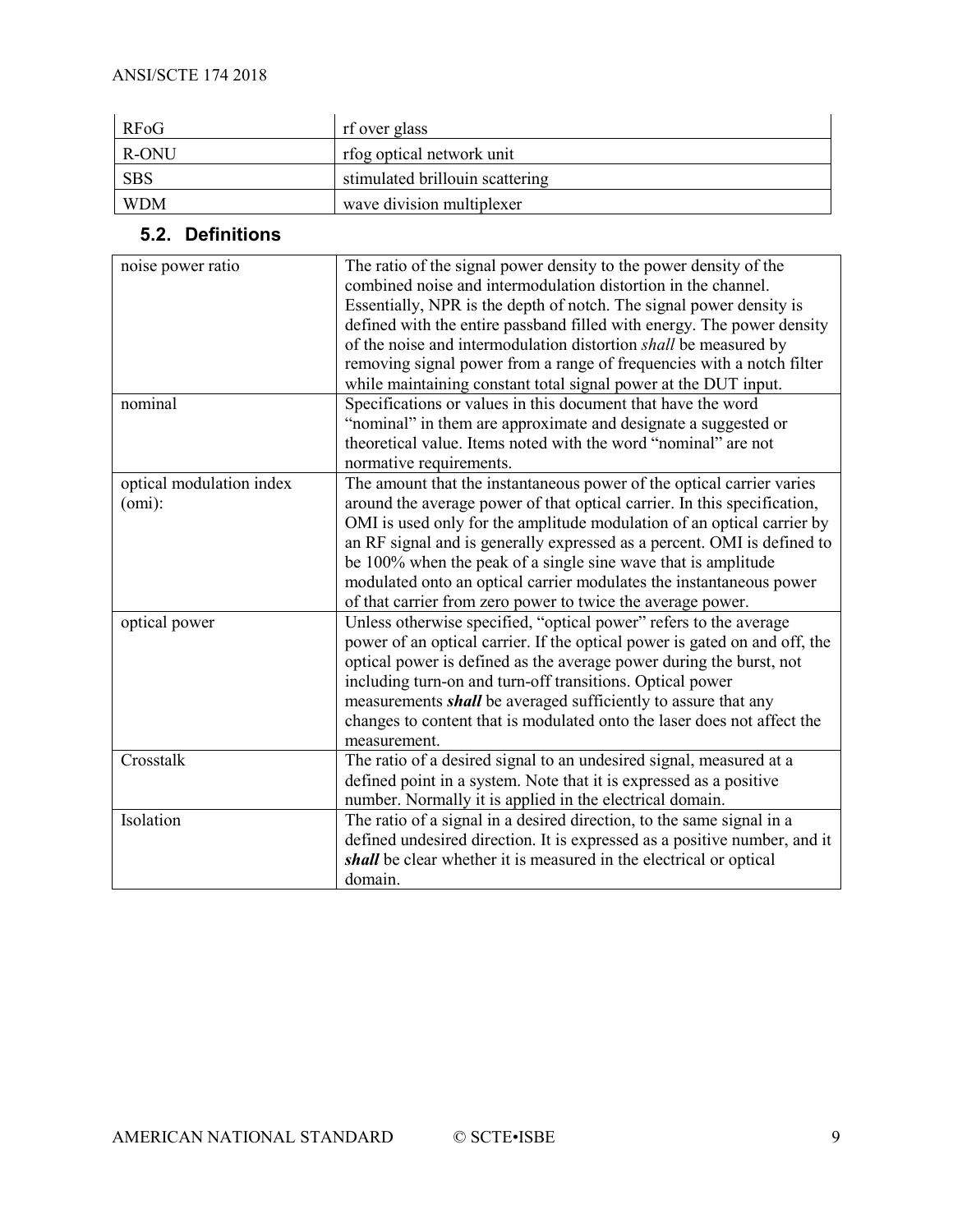



**Figure 1 - OMI Definition**

<span id="page-9-0"></span>In the optical domain, the OMI is defined as:

 $OMI = (Pp - Pt) / Pt$ , where

- Pp is the peak optical output power of the laser
- Pt is the optical power at the bias current

In the electrical domain, the OMI is defined as:

 $OMI = Ip / (Ib - Ith)$ , where

- Ith is the threshold current of the laser
- Ib is bias current
- Ip is the peak modulating current

The optical and electrical definitions are equivalent.

The definition of OMI involves the peak of the signal and is easiest to measure with a simple sinusoidal signal. The OMI of any other modulating signal, m(t), is defined to be the OMI that would be produced if a single sine wave of identical average RF power to m(t) were modulated onto the optical carrier. In other words, with a complex modulating signal, the exact peak is no longer referenced. The average power of the complex signal is measured and is said to have the same OMI as would be produced if that signal were replaced with a sine wave of equivalent average power.

OMI *should* always be measured with a CW carrier that has the same average power as the desired signal.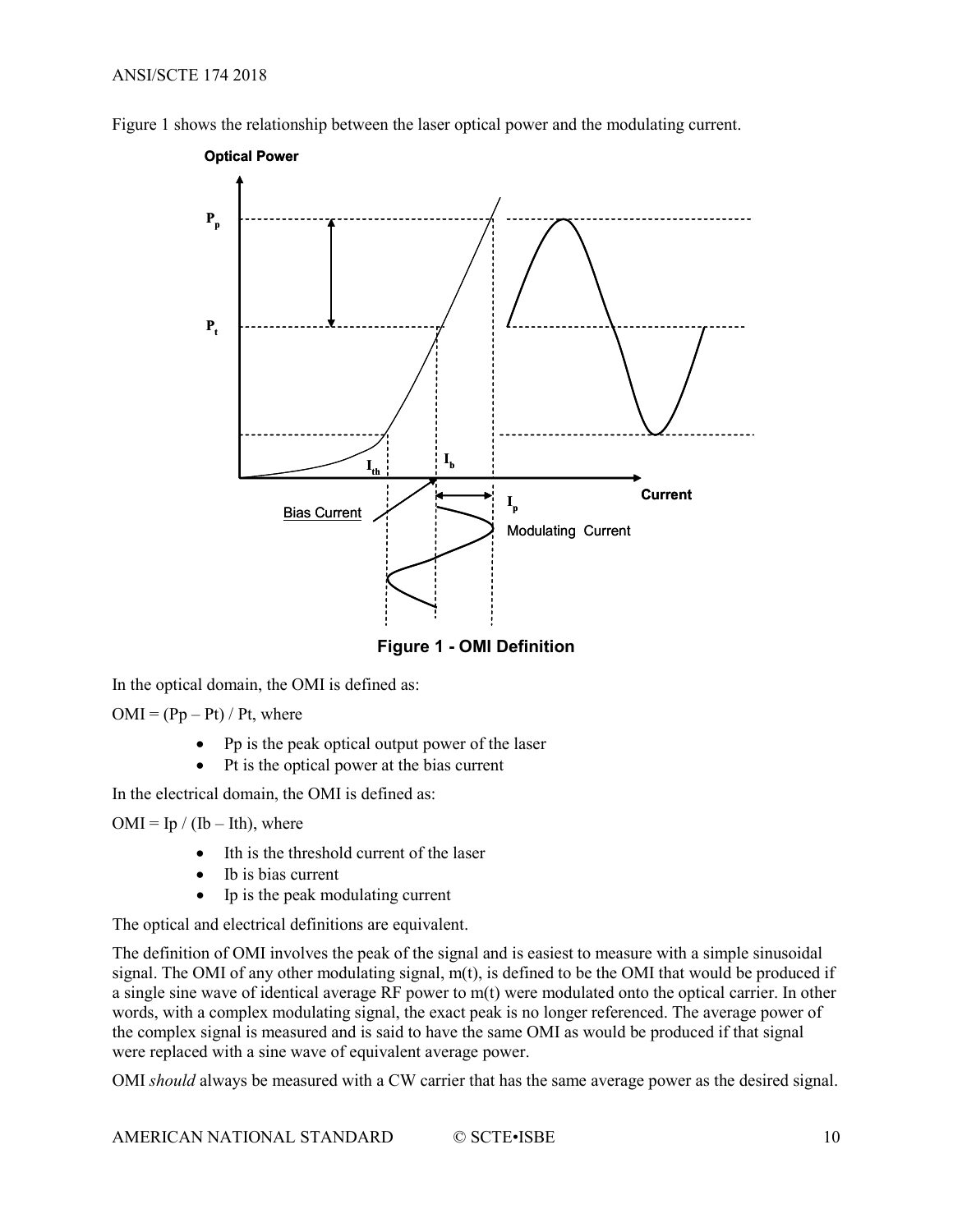ANSI/SCTE 174 2018

Unless specified as a per-channel value, OMI always refers to the modulation index of the entire RF signal.

Verification Example for both equations with a laser with a slope efficiency of .1W/A:

Ith  $= 10$  mA  $Ib = 30$  mA  $Ip = 1$  mA  $Pp = 2.1$  mW  $Pt = 2.0$  mW In the optical domain:  $OMI = (Pp - Pt) / Pt$  $OMI = (2.1 - 2.0)/2.0 = 0.05$ In the electrical domain:  $OMI = OMI = Ip / (Ib - Ith)$  $OMI = 1 / (30-10) = 0.05$ 

## <span id="page-10-0"></span>**6. Reference Architecture**

Reference architectures for the RFoG system and for the R-ONU are shown in this section. The terminology R-ONU, for *RFoG Optical Network Unit*, is used to differentiate the RFoG ONU from ONUs adhering to other specifications, which typically include a digital transmitter and receiver independent of any RF components. This reference architecture comprises the minimum commonality of the system. Nothing precludes a vendor from offering additional features, but they *may* or *may not* be compatible with components from other vendors. Compatibility is limited to the issues covered in this document.

#### <span id="page-10-1"></span>**6.1. System**

[Figure 2](#page-11-1) illustrates the reference architecture of the system. In the reference architecture, the optical hub, the start of the RFoG system, comprises a downstream optical transmitter operating nominally on 1550 nm, optical amplification and splitting as appropriate, and an upstream optical receiver which receives upstream optical signals on  $\lambda_{\rm up}$  nm (defined below), and converts them to RF form. The wave division multiplexer used to combine and separate the two wavelengths is part of the ODN, consistent with the ODN definition in EPON and GPON.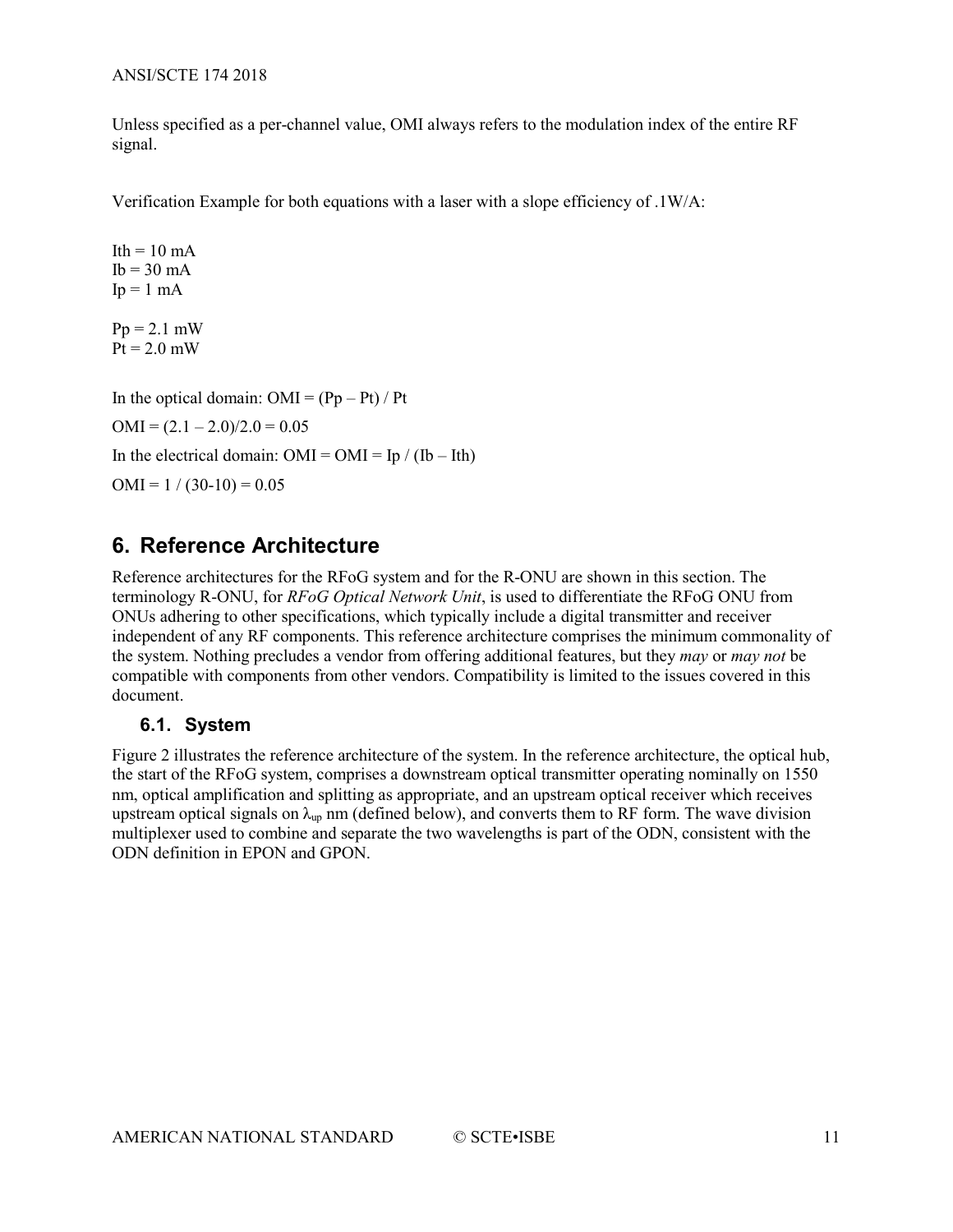

**Figure 2 - RFoG Reference Architecture**

<span id="page-11-1"></span>The Optical Hub *may* take on many other forms according to the needs of the system. For example, it *may* comprise only optical amplification and splitting in the downstream direction, with optical combining and demodulation followed by digital conversion in the upstream direction. The form of the optical hub is not controlled by this document. Specifications contained herein apply only between the start of the optical distribution network (ODN) and the RF coax output from the R-ONU. The system designer is responsible for making sure that the effects of any signal degradation at the Optical Hub or upstream of it, are properly accounted in the network design. Upstream system performance will vary by choice of Upstream Optical Receiver hardware. Receiver noise performance and technology choice determines interoperability. The ODN is defined to start at the input to the WDM at the optical hub and to end at the pigtail on the R-ONU at the home.

The ODN is shown with a single point splitter. The ODN *may* also be implemented as a series of optical taps or as a multi-layer splitter, such as a 1:4 split followed by a set of 1:8 splitters at a different location. So long as the maximum distance, loss budget, and split ratio are respected, the architecture of the splitting is at the discretion of the operator.

#### <span id="page-11-0"></span>**6.2. RFoG Optical Network Unit (R-ONU)**

[Figure 3](#page-12-2) illustrates the ONU reference architecture. The ONU comprises a wave division multiplexer (WDM) which separates the downstream optical signal at 1550 nm nominal and the upstream optical signal at  $\lambda_{\rm up}$  nm. The WDM optionally passes optical signals to and from the PON port for connection to an ONT. The downstream receiver recovers RF downstream signals from the 1550 nm (nominal) downstream optical carrier and supplies them to the output via a diplexer.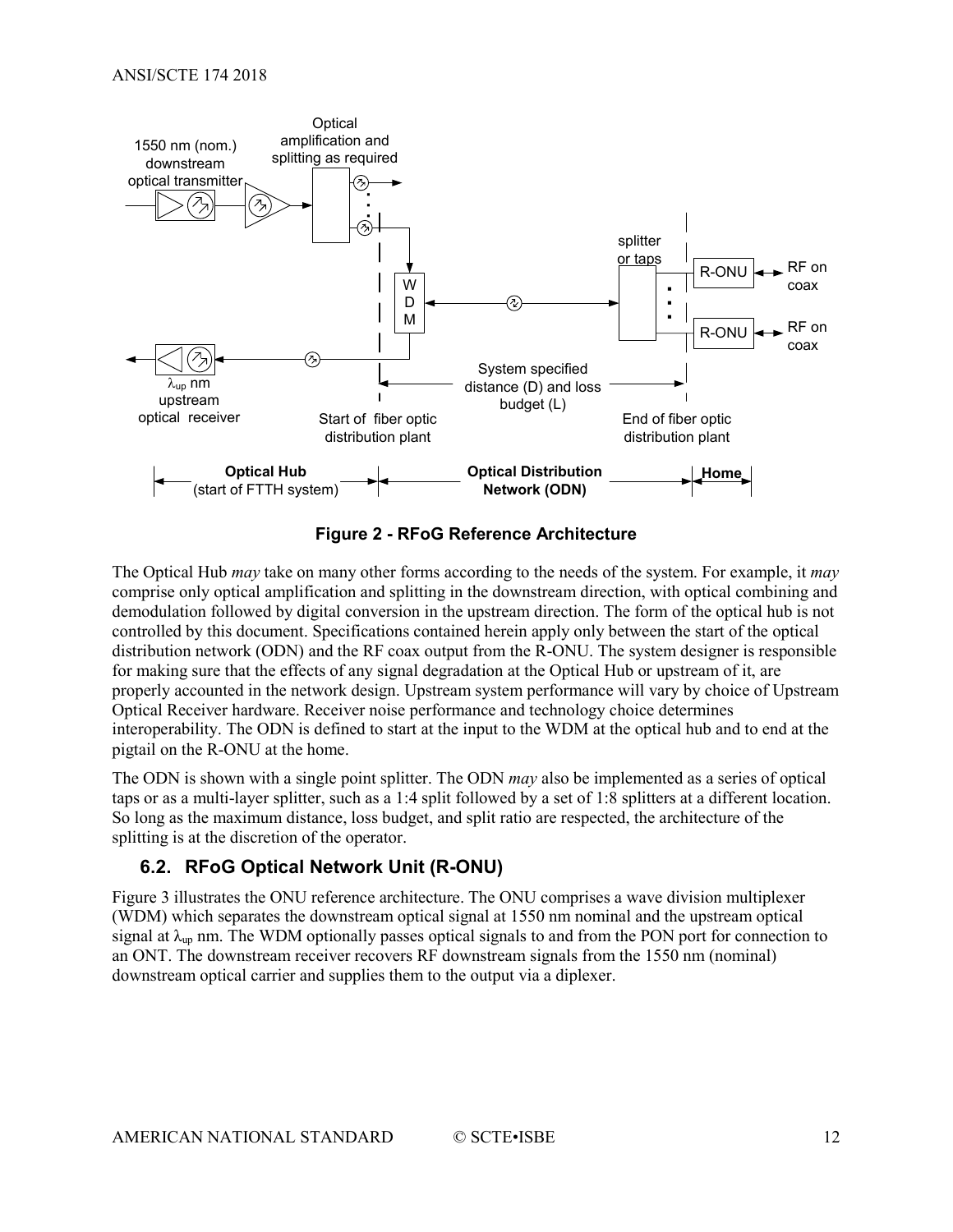

End of fiber optic distribution plant

#### **Figure 3 - RFoG ONU Reference Architecture**

<span id="page-12-2"></span>The low port of the diplexer supplies upstream signals to an upstream transmitter whose output is at  $\lambda_{\text{up}}$ nm. It also supplies signals to a signal detector, whose job it is to turn on the upstream transmitter when RF signals in the upstream band are detected at a level exceeding a specified minimum threshold.

#### <span id="page-12-0"></span>**6.3. Embedded R-ONU**

An Embedded R-ONU is an R-ONU that is an integral part of a larger product supplied by the cable operator, and which complies with the intent of this specification so far as practicable given the function of the overall product. In some cases, the completed product will not literally meet one or more specifications in this document as a necessary result of the way the combined product works. However, so long as it can be shown that the completed product will interoperate with other RFoG products and that the completed product meets the intent of this specification, the manufacturer is not precluded from advertising it as conforming to this specification.

#### <span id="page-12-1"></span>**6.4. Upstream Wavelength, λup**

 $\lambda_{\text{up}}$ . One permitted wavelength is 1310 nm nominal, and the other is 1610 nm nominal. Use of 1610 nm permits an optional overlay of an RFoG system with either an IEEE 802.3-2012 (EPON) system or an ITU G.984 / ITU G.987 (GPON) system, both of which use  $1310 \pm 50$  nm or lower wavelengths for upstream data communications. Both upstream wavelengths will work with the same physical network. Note that if the 1310 nm upstream wavelength is used for RFoG, then neither EPON nor GPON will coexist in the same physical passive optical network.

For compatibility with 10G-EPON or XG-PON systems, the 1610 nm upstream option *should* be used,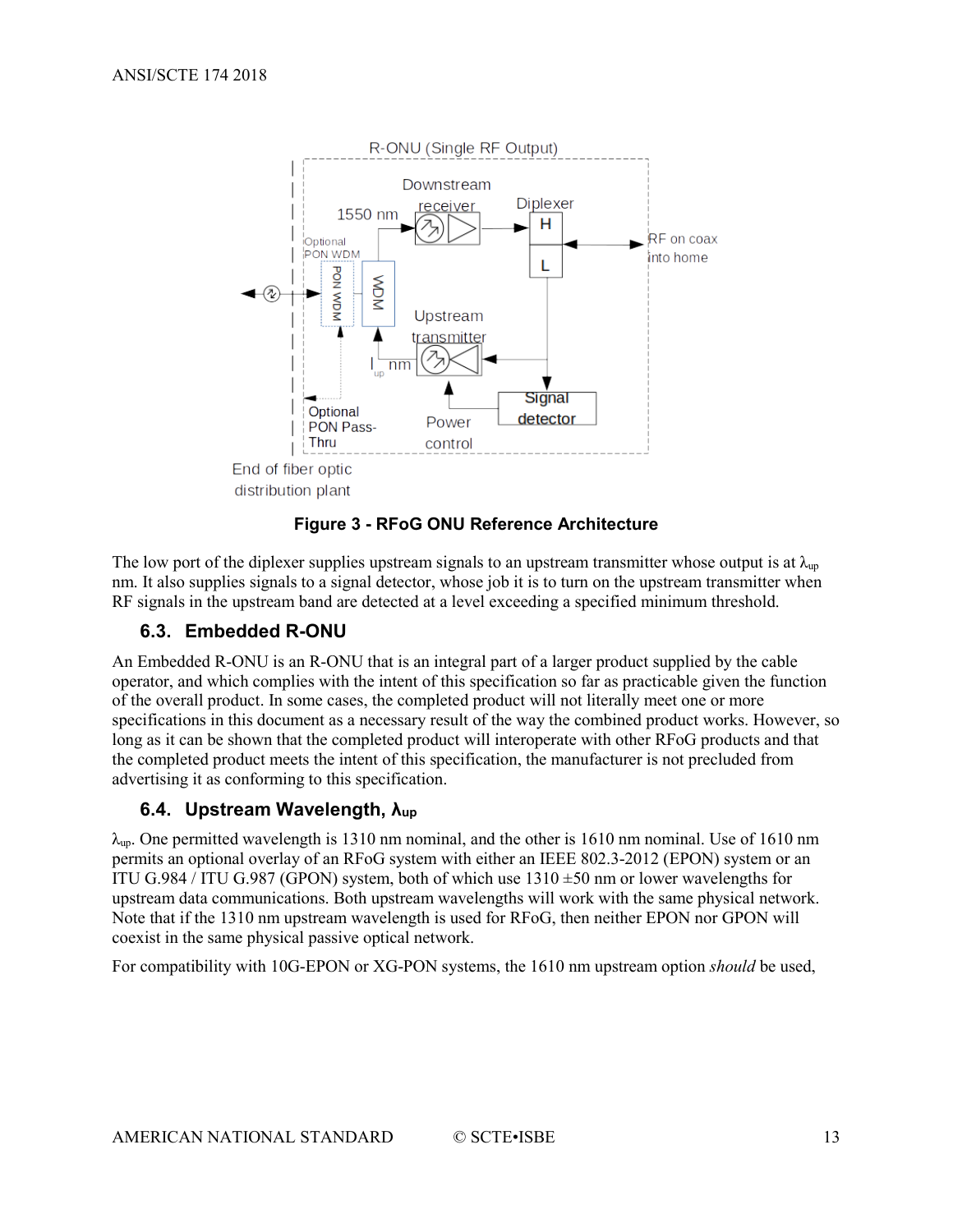

# <span id="page-13-0"></span>**7. Common Optical Specifications**

#### **Figure 4 - Isolation Block Diagram**

#### <span id="page-13-2"></span><span id="page-13-1"></span>**7.1. Optical Requirements**

<span id="page-13-3"></span>This section contains worst-case optical specifications. Unless otherwise noted, specifications apply to the optical domain, not the electrical domain.

| <b>Specification</b>                                      | <b>Supports</b> | Value                                                                                                                                                                                                                                    |
|-----------------------------------------------------------|-----------------|------------------------------------------------------------------------------------------------------------------------------------------------------------------------------------------------------------------------------------------|
| Optical return loss for each<br>component in the system   | Should          | $40 \text{ dB}$                                                                                                                                                                                                                          |
| Cumulative optical return loss                            | Shall           | If any components in the RFoG system have an<br>optical return loss of less than 40 dB, then the<br>system operator or system integrator <i>shall</i> verify<br>that the cumulative round-trip optical return loss is<br>at least 32 dB. |
| Isolation, upstream transmitter to<br>downstream receiver | Should          | $27 dB$ (see note 1-1)                                                                                                                                                                                                                   |
| 1575-1581 nm wavelength rejection                         | Shall           | $25$ dB (see note 1-2)                                                                                                                                                                                                                   |

**Table 1** - **Optical Specifications Applying to the R-ONU and System**

Note 1-1: (informative): There could be up to 0.3 dB loss of CNR when a +6 dBm transmitter is used.

Note 1-2: (informative): This requirement is for the 1610 nm wavelength R-ONU and allows for operation with 10Gb/s PON systems.

Note that these are worst-case specifications; better specifications are acceptable.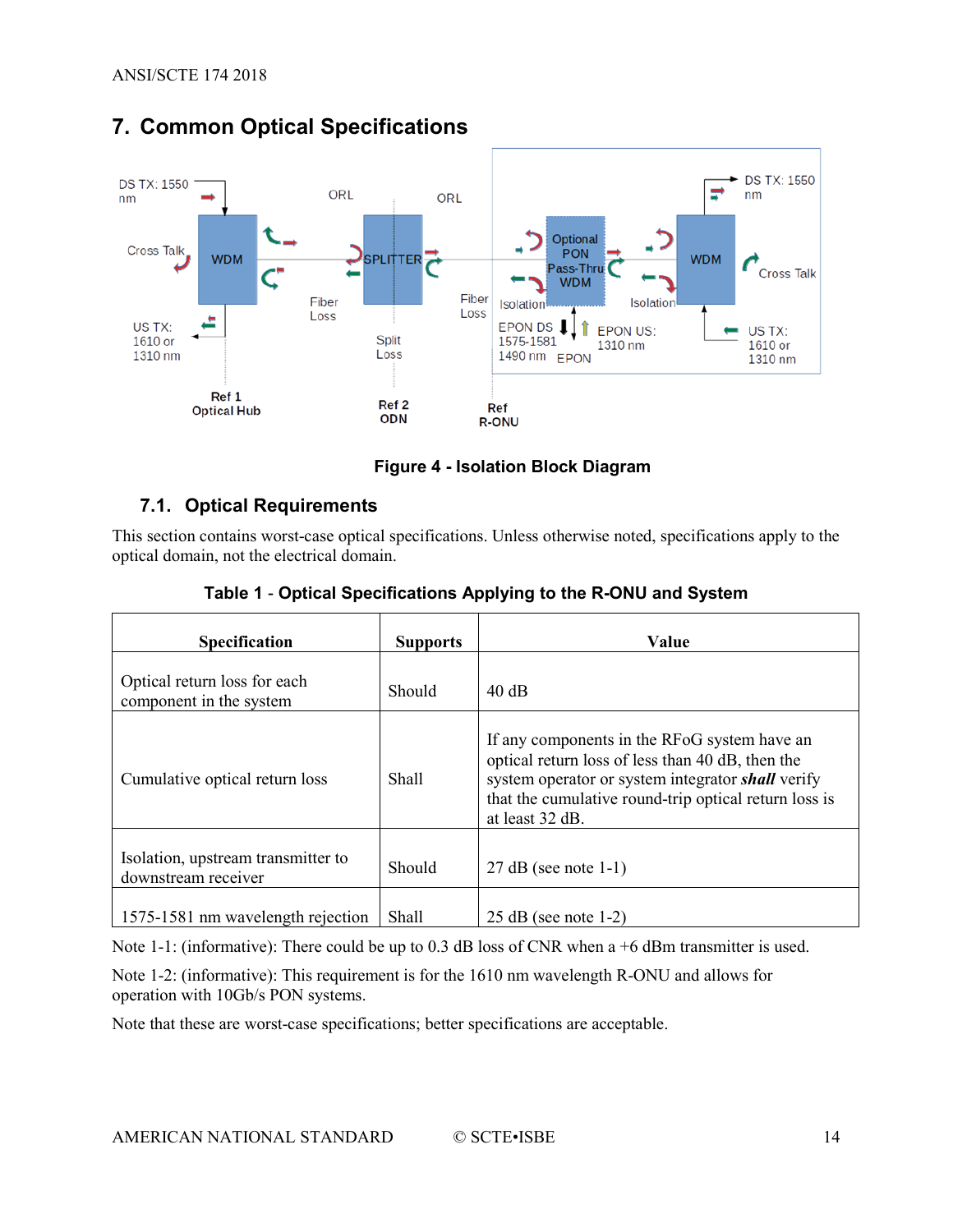<span id="page-14-2"></span>

| <b>Specification</b>                                                                                   | <b>Supports</b> | Value                     |  |  |
|--------------------------------------------------------------------------------------------------------|-----------------|---------------------------|--|--|
| Isolation, WDM common port to<br>upstream receiver, measured at 1540<br>$-1565$ nm. See note 2-1 below | Should          | 24 dB                     |  |  |
| Isolation, downstream transmitter<br>into upstream receiver                                            | Should          | 45 dB min. (See note 2-2) |  |  |

#### **Table 2 - Optical Specifications Applying at the Optical Hub**

Note 2-1: (informative): The isolation *may* be achieved in a wave division multiplexer(s) in the upstream signal path, in combination with filtering in the upstream receiver. The total isolation *should* meet this specification, but this specification doesn't control where the isolation is achieved.

Note 2-2: (informative): The isolation shown is sufficient to produce no more than 0.1 dB degradation of CNR margin for a 64QAM upstream signal. If 256-QAM is used in the upstream direction, then 47 dB of isolation could produce up to 0.5 dB degradation in CNR margin.

#### <span id="page-14-0"></span>**7.2. Optional PON Pass Thru Filter**

A PON pass thru filter is required for operation with EPON or GPON systems. The PON pass thru filter can be an external filter, or incorporated into the R-ONU. The topology and requirements for the PON pass thru filter are shown in [Figure 5](#page-14-1) and [Table 3.](#page-14-3)



**Figure 5** - **Optional PON Pass Through Filter Block Diagram**

|  | Table 3 - Optical Specifications for Optional PON Pass Through Filter |  |  |  |
|--|-----------------------------------------------------------------------|--|--|--|
|  |                                                                       |  |  |  |

<span id="page-14-3"></span><span id="page-14-1"></span>

|                | <b>Specification</b>                                             | <b>Supports</b> | Value                                                               |
|----------------|------------------------------------------------------------------|-----------------|---------------------------------------------------------------------|
|                | RFoG Passband                                                    | Shall           | US: 1600-1620 nm                                                    |
|                | (Common-RFoG)                                                    |                 | DS: 1540-1565 nm                                                    |
| 2 <sup>1</sup> | <b>EPON Passband</b><br>(Common-EPON)                            | <b>Shall</b>    | US: $1310 (+/-50)$ nm<br>DS: 1575-1580 nm and<br>1490 $(+/- 10)$ nm |
|                | 3. RFoG Maximum Signal<br><b>Insertion Loss</b><br>(Common-RFoG) | Shall           | $\leq$ 1.0 dB                                                       |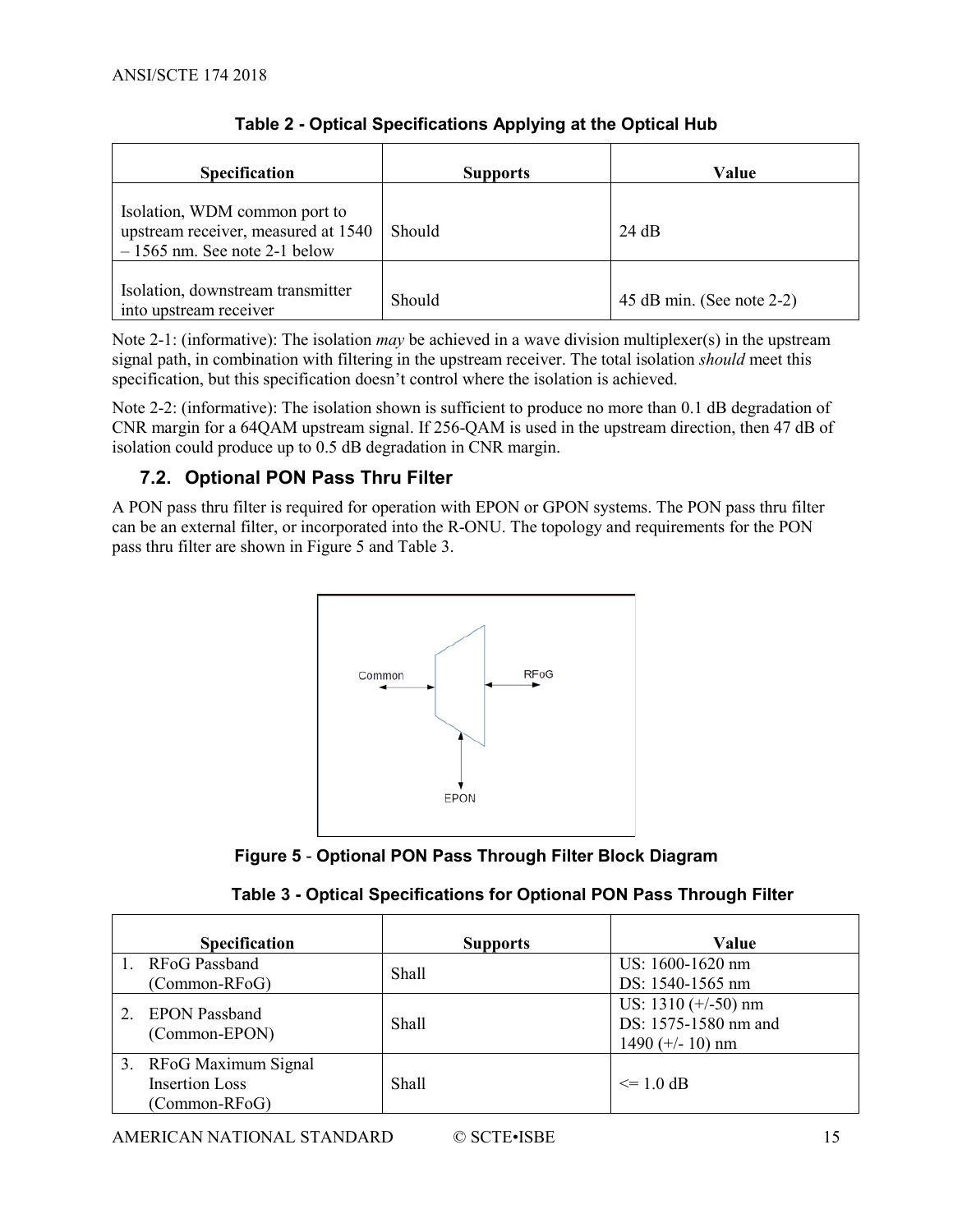|    | <b>Specification</b>                 | <b>Supports</b> | Value                            |
|----|--------------------------------------|-----------------|----------------------------------|
| 4. | EPON Maximum Signal                  |                 |                                  |
|    | <b>Insertion Loss</b>                | Shall           | $\leq$ 0.8 dB                    |
|    | (Common-EPON)                        |                 |                                  |
| 5. | <b>RFoG Minimum Isolation</b>        |                 |                                  |
|    | (Reflection port isolation (RFoG)    | <b>Shall</b>    | 13 dB                            |
|    | leakage into EPON Port)              |                 |                                  |
| 6. | <b>EPON Minimum Isolation</b>        |                 |                                  |
|    | (Passthrough port isolation,         | Shall           | 25 dB                            |
|    | 1310, 1270, 1577nm leakage           |                 |                                  |
|    | into RFoG port)                      |                 |                                  |
| 7. | RFoG Ripple                          | Should          | $\leq$ 0.5 dB                    |
| 8. | Minimum Directivity (EPON-           | Shall           | $\geq$ 50 dB                     |
|    | RFG and RFoG-EPON Ports)             |                 |                                  |
| 9. | Minimum Return Loss (All             | Shall           | $>= 40$ dB                       |
|    | Ports)                               |                 |                                  |
|    | 10. Maximum Polarization             | Shall           | $\leq$ 0.2 dB                    |
|    | Dependent Loss (All Ports)           |                 |                                  |
|    | 11. Insertion Loss Thermal Stability | Should          | $\leq$ =0.006 dB/Degrees Celsius |

# <span id="page-15-0"></span>**8. System Specifications**

<span id="page-15-1"></span>The Optical Distribution Network *shall* meet the requirements in [Table 4.](#page-15-1)

| <b>Table 4 - ODN Specifications for AM Systems</b>                                                                               |                                                                                                                                                                                                                                       |  |  |
|----------------------------------------------------------------------------------------------------------------------------------|---------------------------------------------------------------------------------------------------------------------------------------------------------------------------------------------------------------------------------------|--|--|
| Specification                                                                                                                    | Value                                                                                                                                                                                                                                 |  |  |
| Operating distance,<br>optical hub to R-ONU<br>(D) for $1:32$ split ratio.<br>(See notes $4-1$ and $4-2$ )                       | 0 - 20 km                                                                                                                                                                                                                             |  |  |
| Highest loss budget<br>under which the system<br><i>shall</i> operate $(L)$                                                      | $25 dB$ (See note 4-3)                                                                                                                                                                                                                |  |  |
| Loss budget differential<br>(The delta between the<br>highest loss budget and<br>the lowest loss budget<br>for system operation) | 5 dB lower than the highest loss.                                                                                                                                                                                                     |  |  |
| Lowest loss budget<br>under which the system<br>shall operate                                                                    | If the system design has loss that<br>is too low (e.g., if the split ratio is<br>low) then the system design shall<br>make up the loss. See Section 13,<br>"Implementation Notes", for a<br>discussion of the minimum loss<br>budget. |  |  |

## **Table 4 - ODN Specifications for AM Systems**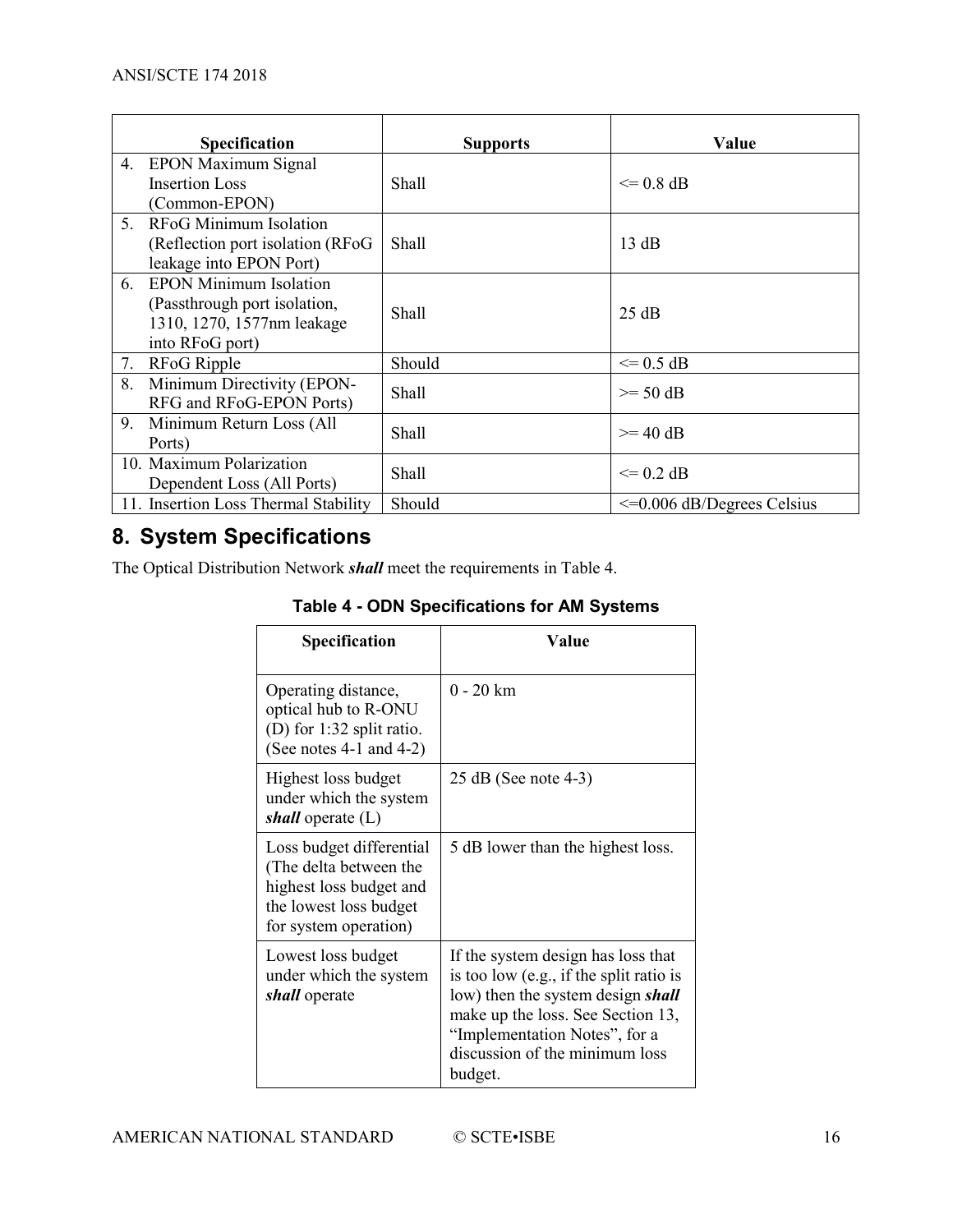| <b>Specification</b>  | Value                        |
|-----------------------|------------------------------|
| Assumed optical fiber | ITU G.652 B or later, or ITU |
| type                  | G.657                        |

Note 4-1: Longer distances *may* be possible, but the designer *should* keep the distance limits and interactions of EPON and GPON in mind if migration to either standard is contemplated.

Note 4-2: Any split ratio *may* be used so long as the total loss budget is respected. Depending on the splitting architecture, Stimulated Brillouin Scattering (SBS) *may* limit operation to a lower split ratio (See Sectio[n 14.1,](#page-28-1) ["Downstream C](#page-28-1)onsiderations", for more information). Typical PON implementations normally use split ratios of 32 and, rarely, 64, limited by available optics, so using a higher split ratio *may* make use of those standards infeasible unless an intermediate interface is used.

Note 4-3: The system *shall* operate with losses up to and including the values specified in [Table 4.](#page-15-1) Design and operation with loss budgets greater than specified is optional. See Section [14,](#page-28-0) ["Appendix A: System](#page-28-0)  [Loss Specification"](#page-28-0), for a discussion.

The crossover between upstream and downstream RF frequencies *shall* meet the requirements of one of the options i[n Table 5.](#page-16-1) The frequencies given in [Table 5](#page-16-1) are the values that the R-ONU *shall* be specified to support. The inequalities are given to allow for R-ONU implementations that are manufacturerspecified to include a maximum upstream and/or minimum downstream frequency that provides a wider passband than the listed value.

<span id="page-16-1"></span>

| Option                             | <b>Maximum Upstream</b><br>Frequency<br>$F_{US-Max}$ | <b>Minimum</b><br>Downstream<br>Frequency<br>$F_{DS-Min}$ | <b>Maximum</b><br>Downstream<br><b>Frequency</b><br>$F_{DS-Max}$ |
|------------------------------------|------------------------------------------------------|-----------------------------------------------------------|------------------------------------------------------------------|
| Option 42/54/1002                  | $\geq$ 42 MHz                                        | $\leq$ 54 MHz                                             | $\geq$ 1002 MHz                                                  |
| Option 65/85/1002                  | $\geq$ 65 MHz                                        | $\leq$ 85 MHz                                             | $\geq$ 1002 MHz                                                  |
| Option 85/102/1002                 | $\geq$ 85 MHz                                        | $\leq$ 102 MHz                                            | $\geq$ 1002 MHz                                                  |
| Option 42/54/1218<br>(Note $5-2$ ) | $>$ 42 MHz                                           | $\leq$ 54 MHz                                             | $\geq$ 1218 MHz                                                  |
| Option 65/85/1218                  | $\geq$ 65 MHz                                        | $\leq$ 85 MHz                                             | $\geq$ 1218 MHz                                                  |
| Option 85/102/1218                 | $\geq$ 85 MHz                                        | $\leq$ 102 MHz                                            | $\geq$ 1218 MHz                                                  |

**Table 5 - RF Frequencies**

Note 5-1**:** Other crossover frequency plans *may* be used by mutual agreement between the equipment supplier and the operator.

Note 5-2: For options 42/54/1002 and 42/54/1218, the maximum upstream frequency may be extended to 45 MHz.

# <span id="page-16-0"></span>**9. Downstream R-ONU Specifications**

R-ONUs are used in Single Dwelling Unit (SDU) and Multiple Dwelling Unit (MDU) applications. In MDU applications there is typically more loss at the output of the R-ONU and the R-ONU needs to accommodate these higher losses to maintain the same system performance. The R-ONU *shall* meet all the requirements i[n Table 6](#page-17-2) for SDU and MDU applications.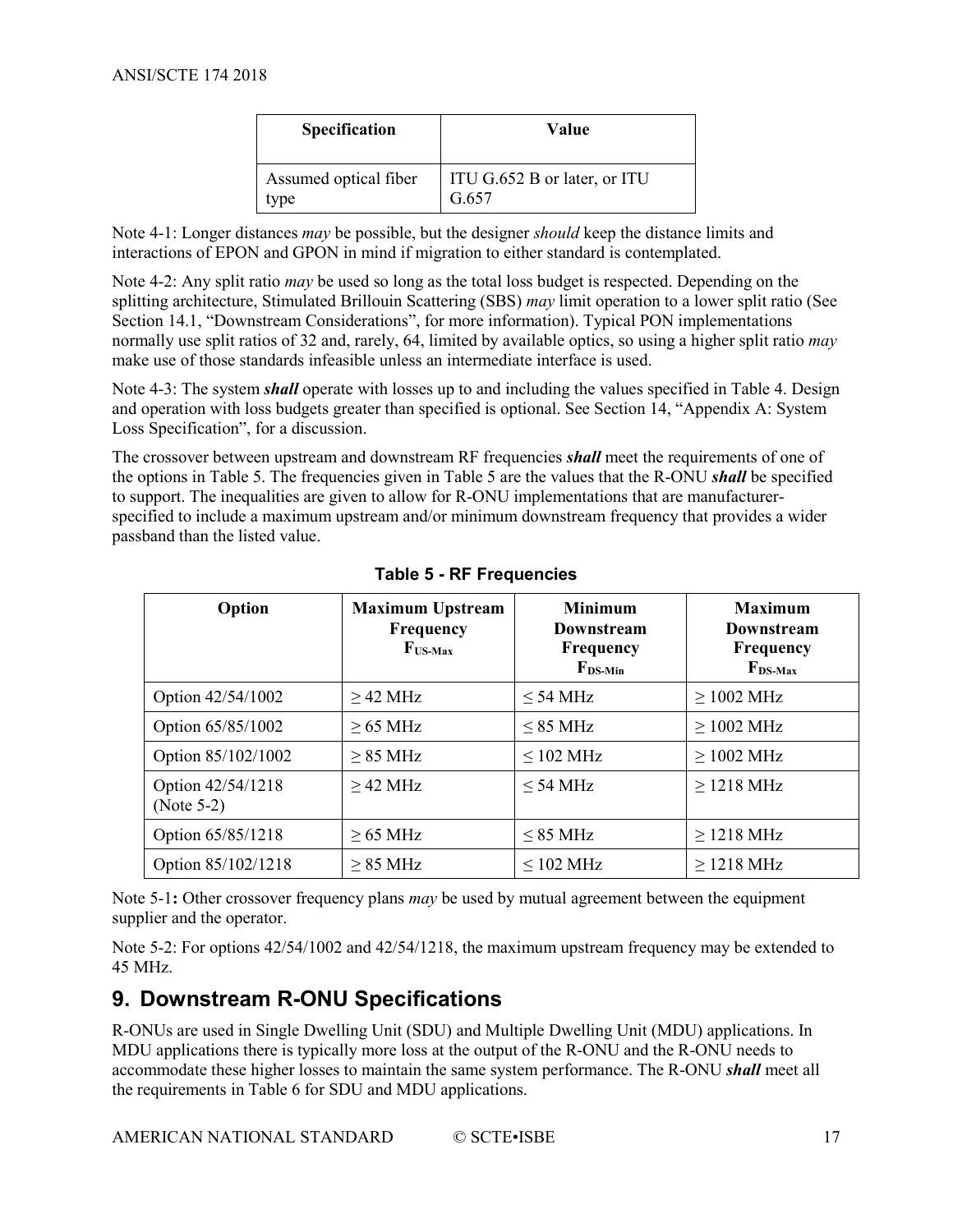<span id="page-17-2"></span>

| <b>Specification</b>                                                                                                     | Value (SDU)                                                                                                              | Value (MDU)                                                                                                                     |
|--------------------------------------------------------------------------------------------------------------------------|--------------------------------------------------------------------------------------------------------------------------|---------------------------------------------------------------------------------------------------------------------------------|
| Optical carrier wavelength                                                                                               | 1540-1565 nm                                                                                                             | 1540-1565 nm                                                                                                                    |
| Received optical power over which RF<br>output level, tilt, and frequency response<br>specifications <i>shall</i> be met | $-6$ to 0 dBm                                                                                                            | $-6$ to 0 dBm                                                                                                                   |
| Received optical power over which there<br>shall be no optical power alarms and the RF<br>output <i>shall</i> be present | $-13$ to $+1$ dBm                                                                                                        | $-13$ to $+1$ dBm                                                                                                               |
| Output impedance                                                                                                         | 75 ohms                                                                                                                  | 75 ohms                                                                                                                         |
| RF output reference level as measured with<br>a CW test signal at 860 MHz, OMI = $3.5\%$<br>(See note $6-1$ )            | $+17$ dBmV $\pm$ 3 dB                                                                                                    | $+38$ dBmV $\pm 3$ dB                                                                                                           |
| Output Tilt (54 to 1002 MHz)                                                                                             | $+5 \pm 2$ dB                                                                                                            | $+7 \pm 2$ dB                                                                                                                   |
| Frequency response (Option 1002)                                                                                         | $\pm 2$ dB deviation<br>from tilt, $F_{DS-Min}$ to<br>860 MHz<br>$+2/4$ dB deviation<br>from tilt, 860 MHz-<br>1002 MHz  | $\pm 2$ dB deviation<br>from tilt, $F_{DS-Min}$ to<br>860 MHz<br>$+2/4$ dB deviation<br>from tilt, 860 MHz-<br>1002 MHz         |
| Frequency response (Option 1218)                                                                                         | $\pm 2$ dB deviation<br>from tilt, $F_{DS-Min}$ to<br>860 MHz<br>$+2/-5$ dB deviation<br>from tilt, 860 MHz-<br>1218 MHz | $\pm 2$ dB deviation<br>from tilt, $F_{DS-Min}$ to<br><b>860 MHz</b><br>$+2/-5$ dB deviation<br>from tilt, 860 MHz-<br>1218 MHz |

Note 6-1: At optical powers below -6 dBm, AGC *may* not be effective. Thus, the RF output level is allowed to decrease 2 dB for every 1 dB decrease in optical power below -6 dBm. At -13 dBm optical power, the RF output level *may* be as low as  $+3 \pm 3$  dBmV for an OMI of 3.5%. This specification does not prohibit implementations that maintain the +17 dBmV RF output reference level at optical powers below -6 dBm.

# <span id="page-17-0"></span>**10. Upstream R-ONU Specifications**

#### <span id="page-17-1"></span>**10.1. Wavelength and Power**

Two wavelength options are provided in the upstream direction. The upstream wavelength *may* be 1310 nm for maximum cost effectiveness, or 1610 nm in order to allow the same PON to be used for RFoG and GPON or EPON applications. A WDM and upstream receiver corresponding to the upstream wavelength *shall* be used at the Optical Hub.

The R-ONU *shall* meet one of the columns of requirements in [Table 7.](#page-18-1)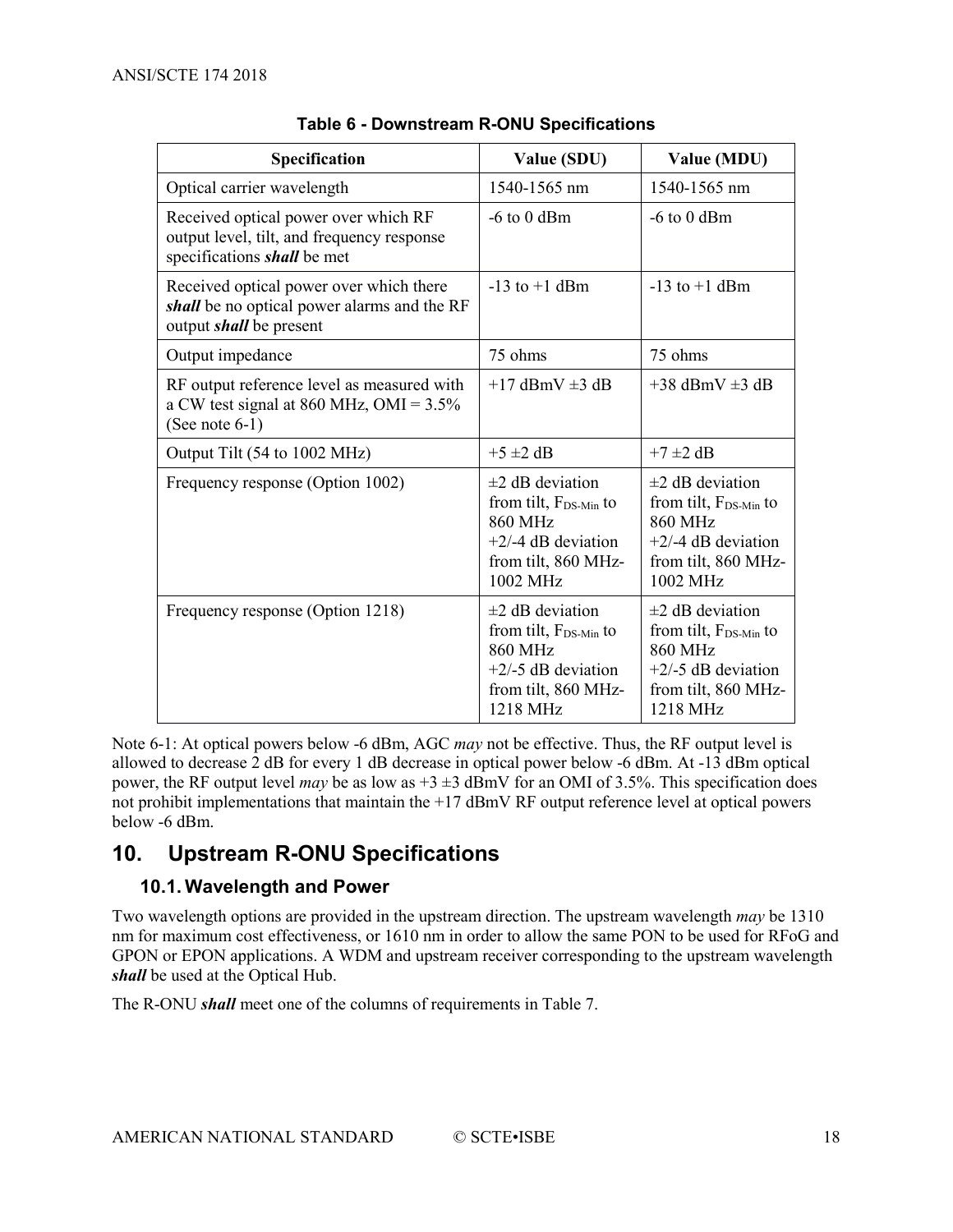<span id="page-18-1"></span>

|                                                                             | $\lambda_{\rm up}$ = 1310 nm                                                                | $\lambda_{\text{up}}$ =1610 nm                                                        |                                                 |
|-----------------------------------------------------------------------------|---------------------------------------------------------------------------------------------|---------------------------------------------------------------------------------------|-------------------------------------------------|
|                                                                             | $P_{up} =$<br>3 dBm                                                                         | $P_{up} =$<br>3 dBm                                                                   | $P_{up} =$<br>6 dBm                             |
| Application                                                                 | Secondary wavelength,<br>only for systems not<br>needing compatibility<br>with EPON or GPON | Primary wavelength, compatible with<br>EPON or GPON or 10Gb/s PON                     |                                                 |
| Optical output power,<br>standard temperature range                         | $+3.0$ dBm $\pm 1.0$ dB                                                                     | $+3.0$ dBm $\pm 1.0$ dB                                                               | $+6.0$ dBm $\pm 1.0$ dB                         |
| Optical output power,<br>outdoor temperature range                          | $+3.0$ dBm $\pm 1.5$ dB                                                                     | $+3.0$ dBm $\pm 1.5$ dB                                                               | $+6.0$ dBm $\pm 1.5$ dB                         |
| Maximum "off state" optical<br>power                                        | $-30$ dBm                                                                                   | $-30$ dBm                                                                             |                                                 |
| Wavelength tolerance<br>(includes effects of<br>temperature) (See note 8-1) | $\pm 50$ nm                                                                                 | $\pm 10$ nm                                                                           |                                                 |
| Coexistence with EPON or<br><b>GPON</b>                                     | None                                                                                        | same fiber is carrying either<br>EPON or GPON signaling, including 10<br>Gb/s systems | All specifications <i>shall</i> be met when the |

| Table 7 - Upstream R-ONU Specifications Specific to Wavelength and Power |  |
|--------------------------------------------------------------------------|--|
|--------------------------------------------------------------------------|--|

Note 8-1: The wavelength *shall* be within the wavelength tolerance specified when the R-ONU is operated over one of the appropriate operating temperature ranges specified in Section [12.](#page-23-0)

#### <span id="page-18-0"></span>**10.2. Turn-On and Turn-Off Characteristics**

The R-ONU *shall* meet the turn-on and turn-off characteristics specified i[n Table 8.](#page-18-2) The characteristics are illustrated in [Figure 6.](#page-21-1) The turn-on and turn-off characteristics *shall* be tested with a single continuous wave (CW) RF carrier.

<span id="page-18-2"></span>

| <b>Interval</b> | <b>Specification</b>                                                                                                         | Value (SDU)     | Value (MDU)    |
|-----------------|------------------------------------------------------------------------------------------------------------------------------|-----------------|----------------|
| N/A             | Power at which R-ONU <i>shall not</i> turn on                                                                                | $\leq$ +7 dBmV  | $\leq$ +2 dBmV |
| N/A             | Power at which R-ONU <i>shall</i> turn on (See note 9-1)                                                                     | $\geq$ +16 dBmV | $\geq 8$ dBmV  |
| N/A             | Power at which R-ONU <i>should</i> turn on (See note 9-1)                                                                    | $\geq$ +13 dBmV | $\geq$ 5 dBmV  |
| N/A             | Power of "on" level at which R-ONU laser shall not<br>turn on with pulsed on/off RF input (50% duty cycle,<br>100 ns period) | $\leq$ +10 dBmV | $\leq$ 5 dBmV  |

**Table 8 - R-ONU Turn-On and Turn-Off Specifications**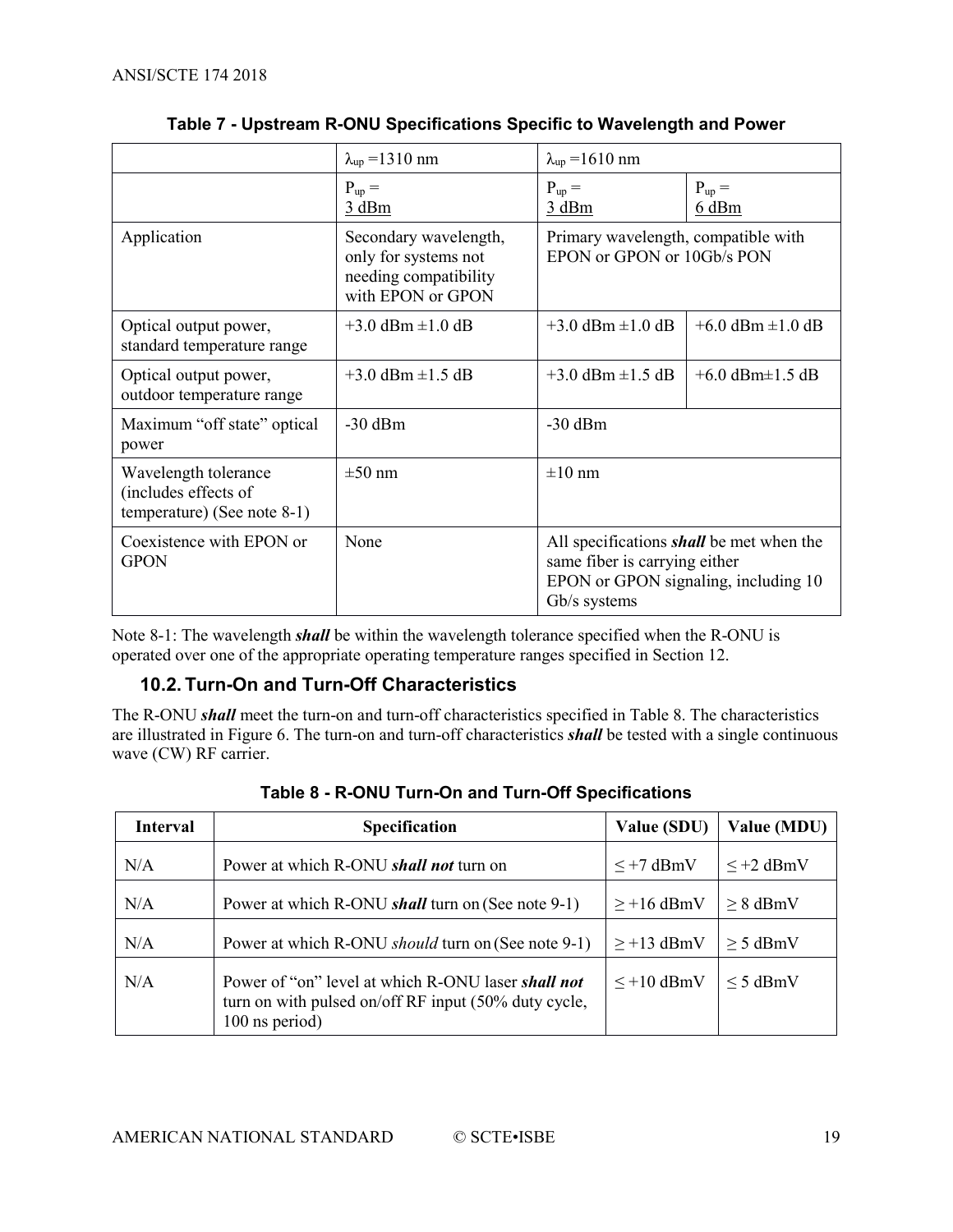| <b>Interval</b>                    | Specification                                                                                                                                                                                      | Value (SDU)     | Value (MDU)     |
|------------------------------------|----------------------------------------------------------------------------------------------------------------------------------------------------------------------------------------------------|-----------------|-----------------|
| N/A                                | Power of "on" level at which the R-ONU laser should<br>turn on within time T1 (defined below and in Figure<br>6), when tested using a pulsed on/off RF input $(50\%$<br>duty cycle, 100 ns period) | $\geq$ +16 dBmV | $\geq 8$ dBmV   |
| N/A                                | Power at which R-ONU shall not turn off (See note 9-<br>2)                                                                                                                                         | $\geq$ 5 dBmV   | $\geq$ -2 dBmV  |
| N/A                                | Power at which R-ONU <i>should not</i> turn off (See note<br>$9-2)$                                                                                                                                | $\geq 0$ dBmV   | $\geq$ -7 dBmV  |
| N/A                                | Power at which R-ONU shall turn off                                                                                                                                                                | $\leq$ -8 dBmV  | $\leq$ -15 dBmV |
| T1: Don't<br>turn on too<br>late   | Maximum time from application of RF to 90% optical<br>power (read to late-side mask)                                                                                                               | $1.3 \mu s$     | $1.3 \mu s$     |
| T2: Don't<br>turn on too<br>fast   | Minimum 10-90% optical power rise time (read from<br>late-side mask 10% to early-side mask 90%)                                                                                                    | $100$ ns        | $100$ ns        |
| T3: Don't<br>turn on too<br>slow   | Maximum optical power rise time (read from early-<br>side mask 10% to late-side mask 90%). If there is<br>overshoot on the optical power, use the value after the<br>overshoot has dissipated.     | $1.0 \mu s$     | $1.0 \mu s$     |
| Don't turn<br>on by<br>mistake     | Power at which a single isolated pulse $\leq 90$<br>nanoseconds long should not turn on the laser                                                                                                  | $\leq +65$ dBmV | $\leq$ +54 dBmV |
| T11: Don't<br>turn off too<br>late | Maximum time from removal of RF (defined as RF<br>dropping to -8 dBmV) to the time the optical carrier<br>falls to 10% of its steady-state amplitude (read to late-<br>side mask)                  | $1.6 \mu s$     | $1.6 \mu s$     |
| T12: Don't<br>turn off too<br>fast | Minimum 90-10% optical power fall time                                                                                                                                                             | $100$ ns        | $100$ ns        |
| T13: Don't<br>turn off too<br>slow | Maximum 90-10% optical power fall time                                                                                                                                                             | $1.0 \mu s$     | $1.0 \mu s$     |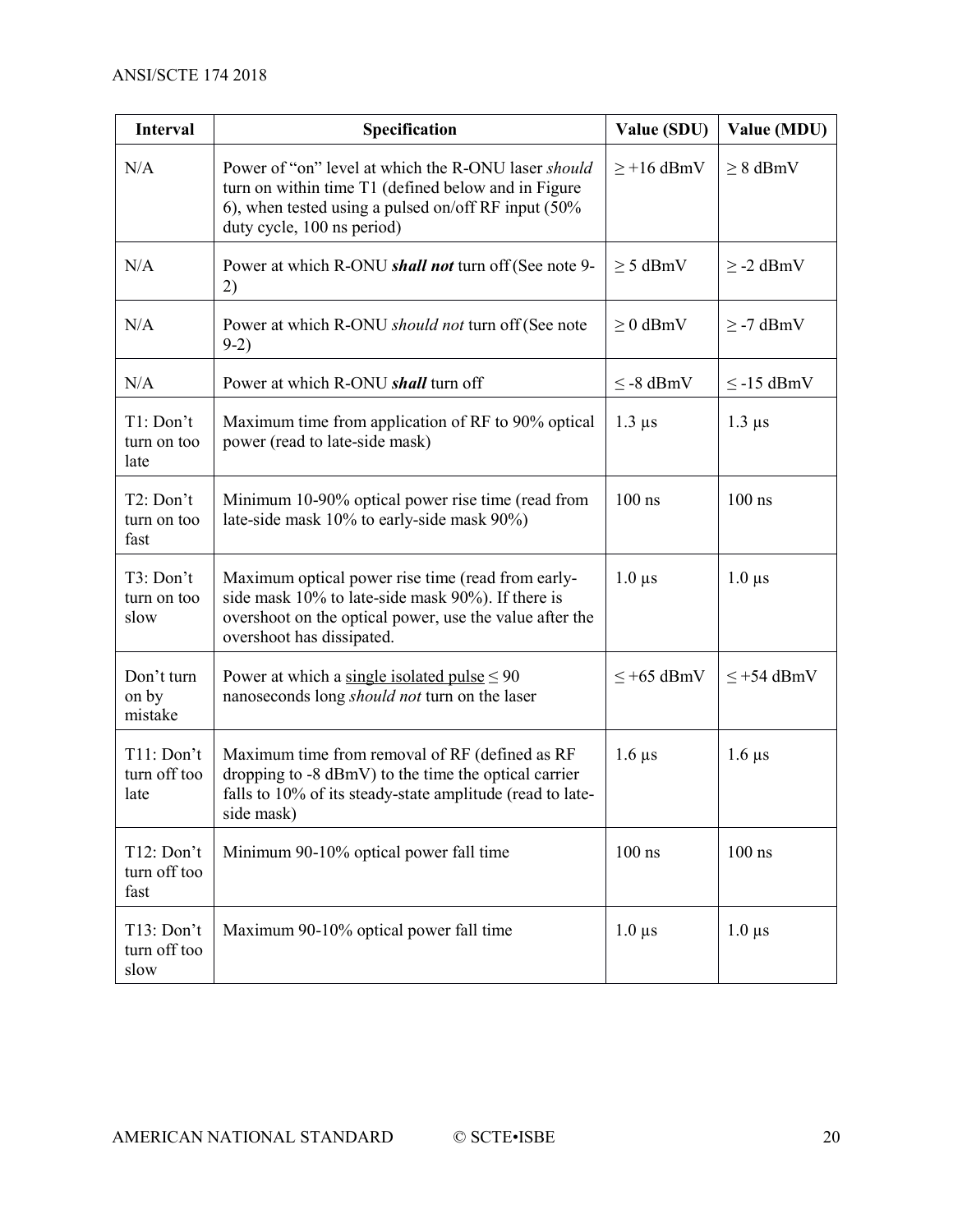| <b>Interval</b>                                                                                   | Specification                                                                                                                                                                                                                                                                                                                                                                   | Value (SDU)  | Value (MDU)  |
|---------------------------------------------------------------------------------------------------|---------------------------------------------------------------------------------------------------------------------------------------------------------------------------------------------------------------------------------------------------------------------------------------------------------------------------------------------------------------------------------|--------------|--------------|
| T14:Don't<br>turn off by<br>mistake                                                               | When turn-off threshold is $> -2$ dBmV, the R-ONU<br>shall not drop laser power below 90% for a sudden<br>drop in RF input power to $\leq$ -8 dBmV that lasts $\leq$ 600<br>ns. For the same turn-off threshold, the R-ONU may<br>allow the laser power to remain above 90% for a<br>sudden drop in RF input power to $\leq$ -8 dBmV that<br>lasts $> 600$ ns.                  | N/A          | N/A          |
|                                                                                                   | When turn-off threshold is $\leq$ -2 dBmV, the R-ONU<br>shall not drop laser power below 90% for a sudden<br>drop in RF input power to $\leq$ -8 dBmV that lasts $\leq$ 400<br>ns. For the same turn-off threshold, the R-ONU may<br>allow the laser power to remain above 90% for a<br>sudden drop in RF input power to $\leq$ -8 dBmV that<br>lasts $>$ 400 ns (See note 7-3) |              |              |
| <b>Should</b><br>Maintain<br>Turn On<br>with Ramp<br>Up Input                                     | Upon reaching 90% optical power during turn on,<br>subsequent time during which optical power should<br>not drop below 90% of its steady-state amplitude                                                                                                                                                                                                                        | $\leq$ 12 µs | $\leq$ 12 µs |
| <b>Should</b><br>Reach and<br>Maintain<br>Steady-<br><b>State</b><br>Stability<br>Upon Turn<br>On | Maximum time after application of a valid turn on RF<br>input in which optical modulator should achieve and<br>maintain RF signal level stability within $\pm 0.1$ dB,<br>observed at the output of a reference optical-to-<br>electrical converter (also reach and maintain NPR<br>required performance)                                                                       | $1.3 \mu s$  | $1.3 \mu s$  |

Note 9-1: To allow flexibility in the laser activation implementation and provide greater noise immunity in the RFoG system, the "*shall* turn on" level *may* be increased by up to 3 dB relative to the "*should* turn on" level. This will delay the absolute start of laser activation by less than 1/3 of a symbol period.

Note 9-2: To allow flexibility in the laser de-activation implementation and provide greater noise immunity in the RFoG system, the "*shall* not turn off" level *may* be increased by up to 3 dB relative to the "*should not* turn off" level.

Note 9-3: For a sudden drop in RF input power to -8 dBmV, a valid input signal will remain below the higher threshold (+1 dBmV) for more time than below the lower threshold (-2 dBmV).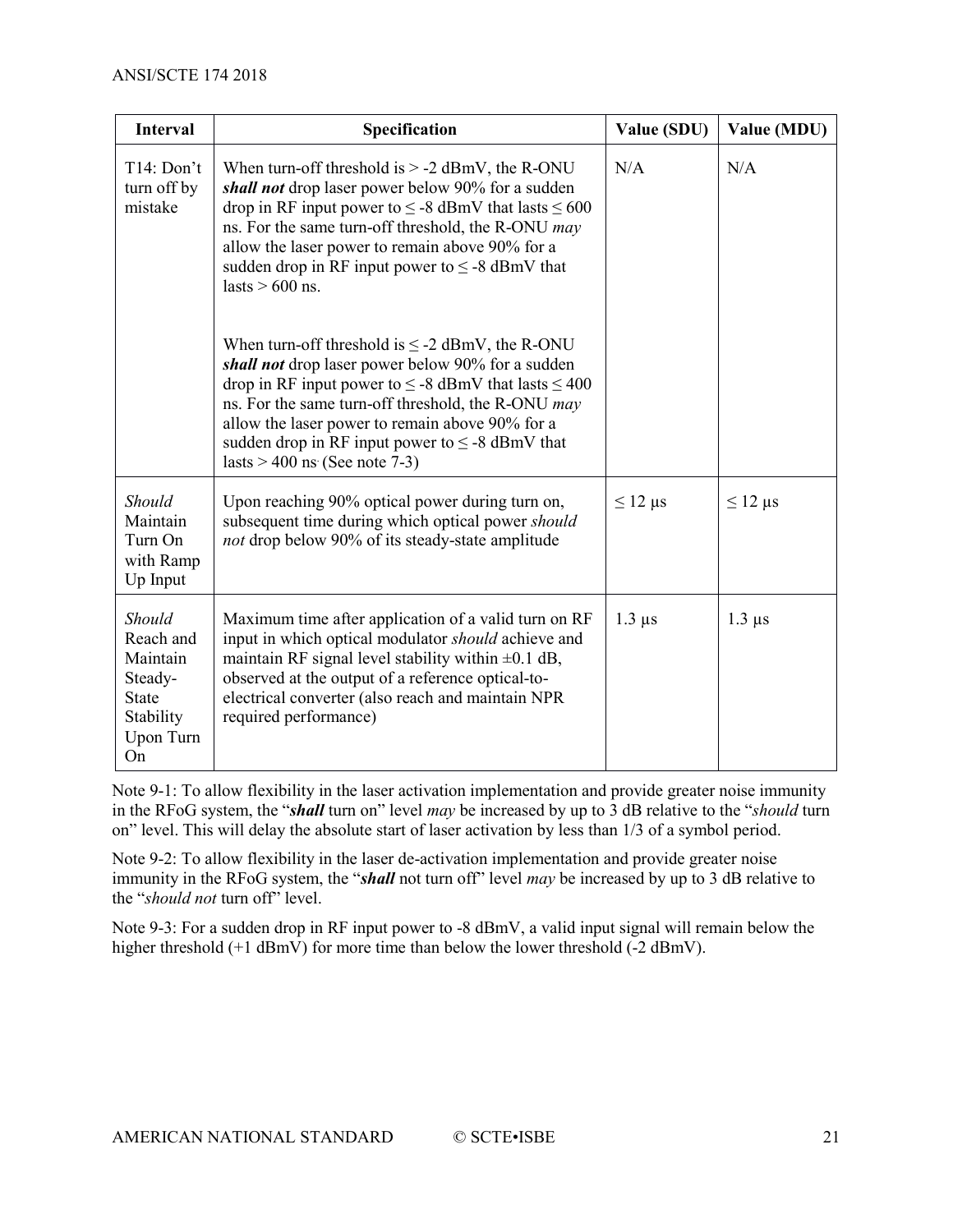

#### **Figure 6 - R-ONU Turn-On and Turn-Off Diagram**

<span id="page-21-1"></span>Note that the turn-on and turn-off characteristics shown i[n Figure 6](#page-21-1) apply for transitions between any RF power within the "Off" power range and any RF power within the normal operating range of the R-ONU.

#### <span id="page-21-0"></span>**10.3. AM System Input Level and Response**

<span id="page-21-2"></span>The table below details the RF performance characteristics of the AM R-ONU.

| Specification                                                              | Value (SDU)                                                                                             | Value (MDU)                                                                                             |  |  |
|----------------------------------------------------------------------------|---------------------------------------------------------------------------------------------------------|---------------------------------------------------------------------------------------------------------|--|--|
| Nominal channel capacity (See note 10-1)                                   | Four 6.4 MHz wide channels                                                                              | Four 6.4 MHz wide channels                                                                              |  |  |
| Nominal RF input level per channel<br>(upstream RF into R-ONU)             | $+33$ dBmV per carrier                                                                                  | +22 dBmV per carrier                                                                                    |  |  |
| (See note $10-1$ )                                                         |                                                                                                         |                                                                                                         |  |  |
| Frequency response                                                         | $\pm 2$ dB, 5 to F <sub>US-Max</sub> MHz                                                                | $\pm 2$ dB, 5 to F <sub>US-Max</sub> MHz                                                                |  |  |
| OMI at total power, over full rated<br>temperature range (See note 10-2)   | $35\% \pm 1$ dB @ carrier amplitude<br>of $+39$ dBmV                                                    | $35\% \pm 1$ dB @ carrier amplitude of<br>$+28$ dBmV                                                    |  |  |
| Noise Power Ratio (NPR) (42/54/1002),<br>42/54/1218) (See note 10-3, 10-4) | $\geq$ 38 dB over a $\geq$ 10 dB dynamic<br>range centered appropriately for<br>the nominal input level | $\geq$ 38 dB over a $\geq$ 10 dB dynamic<br>range centered appropriately for the<br>nominal input level |  |  |

| Table 9 - AM Upstream R-ONU Input Level and Response Specifications |  |  |
|---------------------------------------------------------------------|--|--|
|                                                                     |  |  |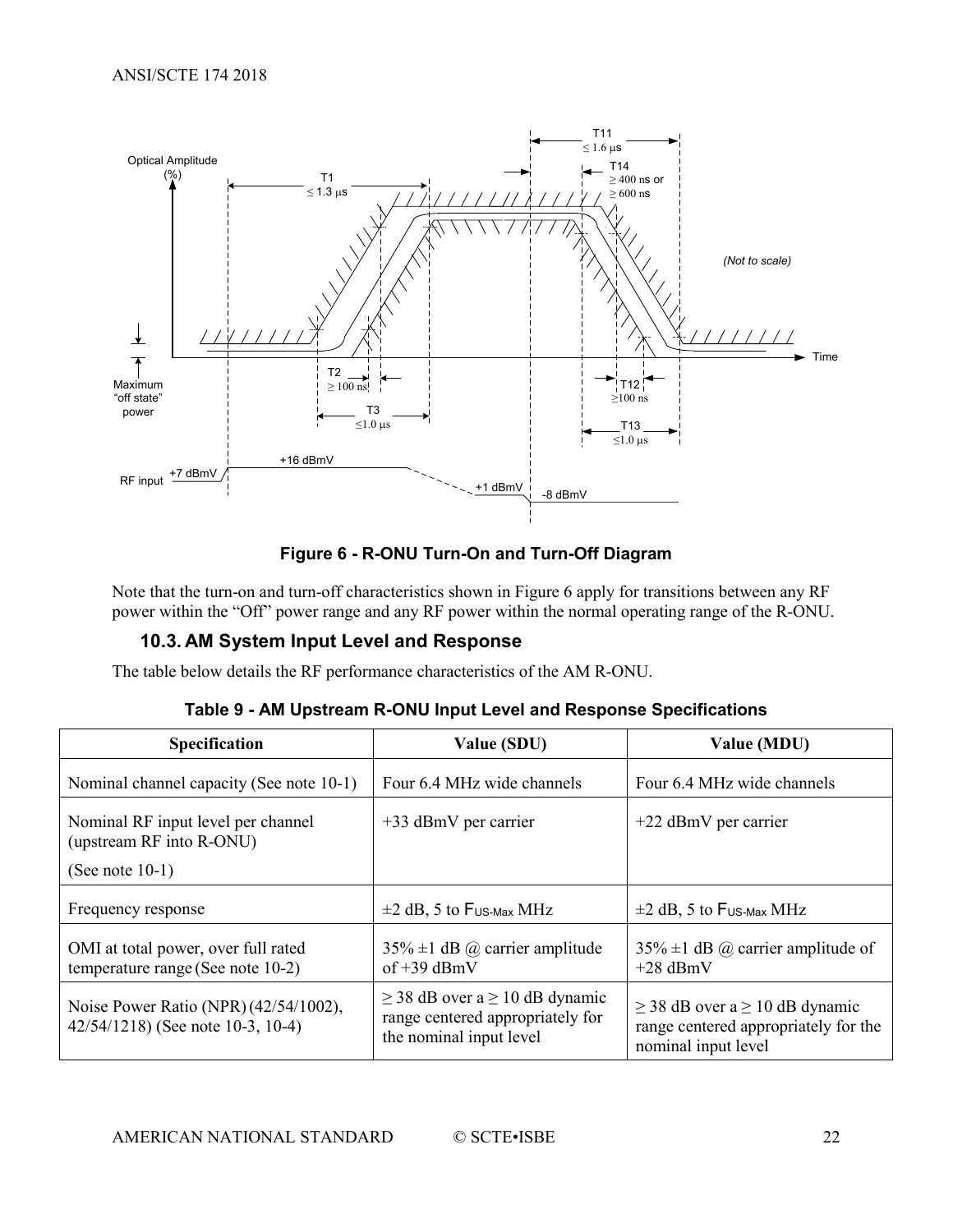| <b>Specification</b>                                                         | Value (SDU)                                                                                             | Value (MDU)                                                                                             |
|------------------------------------------------------------------------------|---------------------------------------------------------------------------------------------------------|---------------------------------------------------------------------------------------------------------|
| Noise Power Ratio (NPR) (65/85/1002),<br>$65/85/1218$ ) (See note 10-3,10-5) | $\geq$ 36 dB over a $\geq$ 10 dB dynamic<br>range centered appropriately for<br>the nominal input level | $\geq$ 36 dB over a $\geq$ 10 dB dynamic<br>range centered appropriately for the<br>nominal input level |
| Noise Power Ratio (NPR) (85/102/1002),<br>85/102/1218) (See note 10-3,10-6)  | $\geq$ 35 dB over a $\geq$ 10 dB dynamic<br>range centered appropriately for<br>the nominal input level | $\geq$ 35 dB over a $\geq$ 10 dB dynamic<br>range centered appropriately for the<br>nominal input level |
| Maximum power level (total power,<br>continuous, no damage)                  | $+60$ dBmV                                                                                              | $+60$ dBmV                                                                                              |

Note 10-1: The nominal channel capacity is used to derive the nominal RF input level per channel specification and to estimate the performance of an upstream channel in a typical deployment. These values are suggested and are not mandatory. R-ONUs *may* be used with as few as one upstream channel, and in that case, the nominal RF level *may* be set higher, to accommodate (for example) more optical upstream combining. R-ONUs *should* function with higher channel loads, but performance *may* be reduced. See Section [13,](#page-25-2) "Implementation Notes", for guidance on channel characteristics and additional considerations.

Note 10-2: The OMI is measured with a CW carrier inserted at the specified carrier amplitude. The specified OMI and carrier amplitude are the recommended design level for total composite RF power at the R-ONU coaxial port when fully loaded. The If four channel operation is assumed, the level of each channel at the R-ONU coaxial port will be 6 dB lower. See Section [13,](#page-25-2) "Implementation Notes", for guidance on channel characteristics.

This OMI is specific to Amplitude Modulated solutions and *may* be different for alternative technology choices such as Frequency Modulation.

Note 10-3: R-ONU upstream NPR cannot easily be measured in a link with high optical loss. To measure NPR, it is necessary to use a link with relatively low optical loss. NPR *shall* be tested with 20 km of fiber and additional attenuation resulting in -10 dBm optical power into the test receiver. The test receiver *shall* have an EINC over the return band being measured of no greater than 2.5 pA√Hz and two tone IM2 and IM3 products better than -60 dBc @ 20% OMI per tone and 0 dBm total optical received power. The test setup *should* have the optical attenuation placed between the transmitter and the fiber.

Note 10-4: The noise loading for the NPR test *shall* be 37 MHz of broadband noise from 5 MHz to 42 MHz with a nominally centered notch.

Note 10-5: The noise loading for the NPR test *shall* be 60 MHz of broadband noise from 5 MHz to 65 MHz with a nominally centered notch.

Note 10-6: The noise loading for the NPR test *shall* be 80 MHz of broadband noise from 5 MHz to 85 MHz with a nominally centered notch.

## <span id="page-22-0"></span>**11. R-ONU Power**

The R-ONU *shall* be powered from 12 Vdc (nominal) and *shall* meet the requirements in [Table 10.](#page-23-8) The R-ONU *shall* operate correctly when presented with the maximum specified input voltage ripple. Standby battery power is not required, but *may* be provided in an external power supply if desired.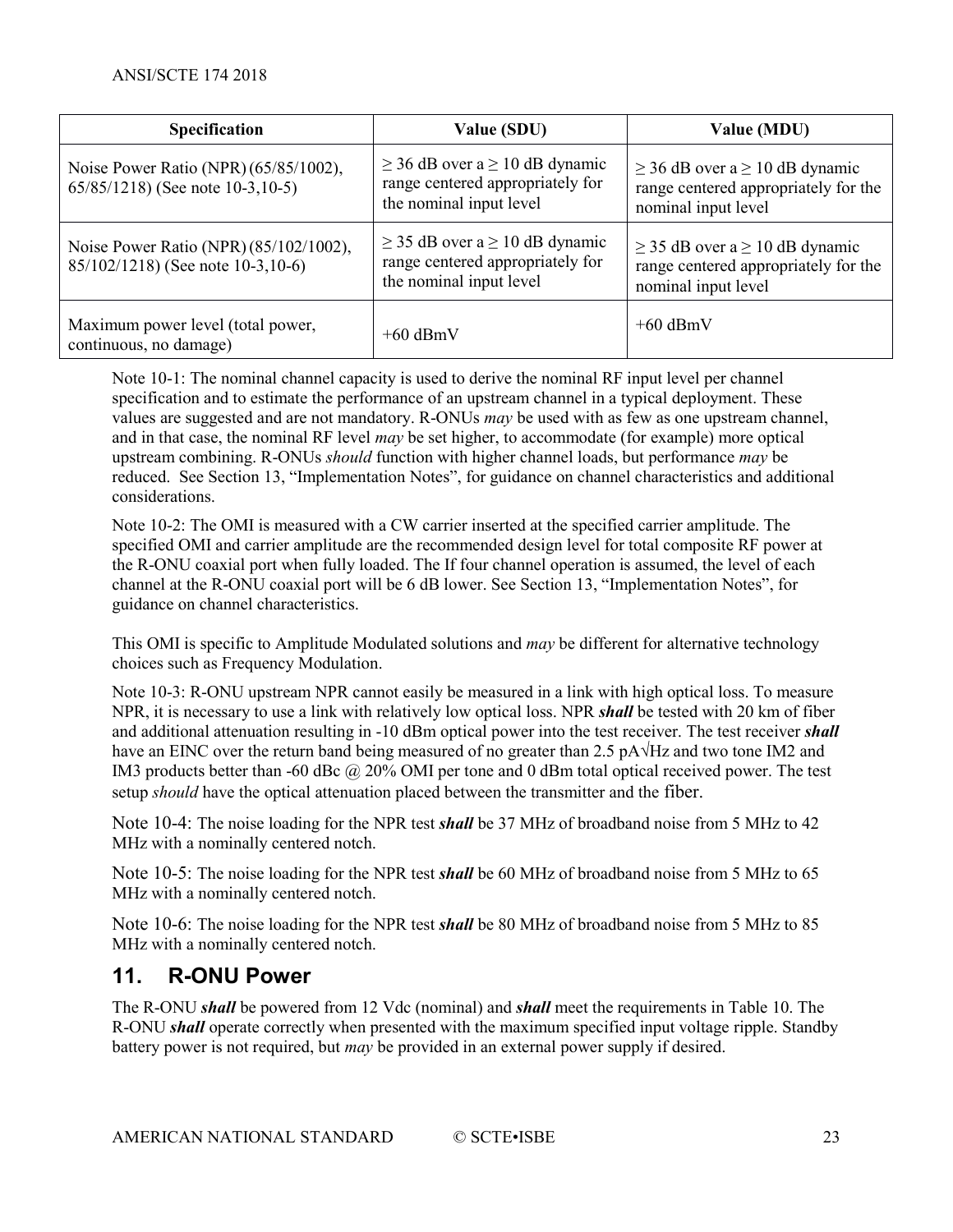<span id="page-23-8"></span>

| <b>Specification</b>                   | Value                                                                                               |
|----------------------------------------|-----------------------------------------------------------------------------------------------------|
| <b>Operational Input Voltage Range</b> | $+10.5$ to 18.0 volts dc (12 V nominal)                                                             |
| Input Current                          | 400 mA max (SDU Version)                                                                            |
|                                        | 600 mA max (MDU Version)                                                                            |
| Input Voltage Ripple, 50-120 Hz        | $500 \text{ mV}_{RMS}$                                                                              |
| Input Voltage Ripple, 121 Hz - 1 MHz   | 500 m $V_{p-p}$                                                                                     |
| <b>Power Connection Method</b>         | F connector combined with RF. Center conductor to be positive<br>with respect to ground. Note 11-1. |

#### **Table 10 - R-ONU Powering Specifications**

Note 11-1: Additional power connection methods maybe supplied, but this one *shall* be supplied. All other specifications *shall* be met regardless of the connection method.

# <span id="page-23-0"></span>**12. Physical and Environmental**

#### <span id="page-23-1"></span>**12.1. R-ONU Common Requirements**

<span id="page-23-2"></span>The requirements in this section apply to all R-ONUs.

#### **12.2. Marking**

R-ONUs that do not meet the [R-ONU](#page-25-1) specification in Section [12.3,](#page-24-4) "R-ONU Outdoor Requirements", *shall* be labeled with the statement "Standard Temperature Only" and the products *shall* be prominently and permanently labeled "For 0 to  $+50^{\circ}$  C use only".

## *12.2.1. Operating Temperature*

<span id="page-23-3"></span>The standard temperature range R-ONU *shall* meet all specifications when operated in an ambient temperature ranging from 0 to  $+50$  degrees Celsius ( $+32$  to  $+122$  degrees Fahrenheit). The extended temperature range R-ONU *shall* meet all specifications when operated in an ambient temperature ranging from -40 to +60 degrees Celsius (-40 to +140 degrees Fahrenheit).

#### *12.2.2. Operating Relative Humidity*

<span id="page-23-5"></span><span id="page-23-4"></span>The R-ONU *shall* meet all specifications when operated in relative humidity from 5 to 95%, noncondensing.

#### *12.2.3. Cooling and Ventilation*

<span id="page-23-6"></span>If a heat sink is used, it *should not* be positioned so as to interfere with mounting the unit.

#### *12.2.4. Indicators*

The R-ONU *shall* provide visual indication of the presence of DC power and of downstream optical power.

<span id="page-23-7"></span>The visual indication of downstream optical power *shall* be ON at levels above -13 dBm.

## *12.2.5. RFI integrity*

The shielding integrity of an R-ONU when measured in accordance with 47CFR76.609(h) *shall* be such that measured values comply with limits set forth in 47CFR76.605(12) and 47CFR76.614. Unintentional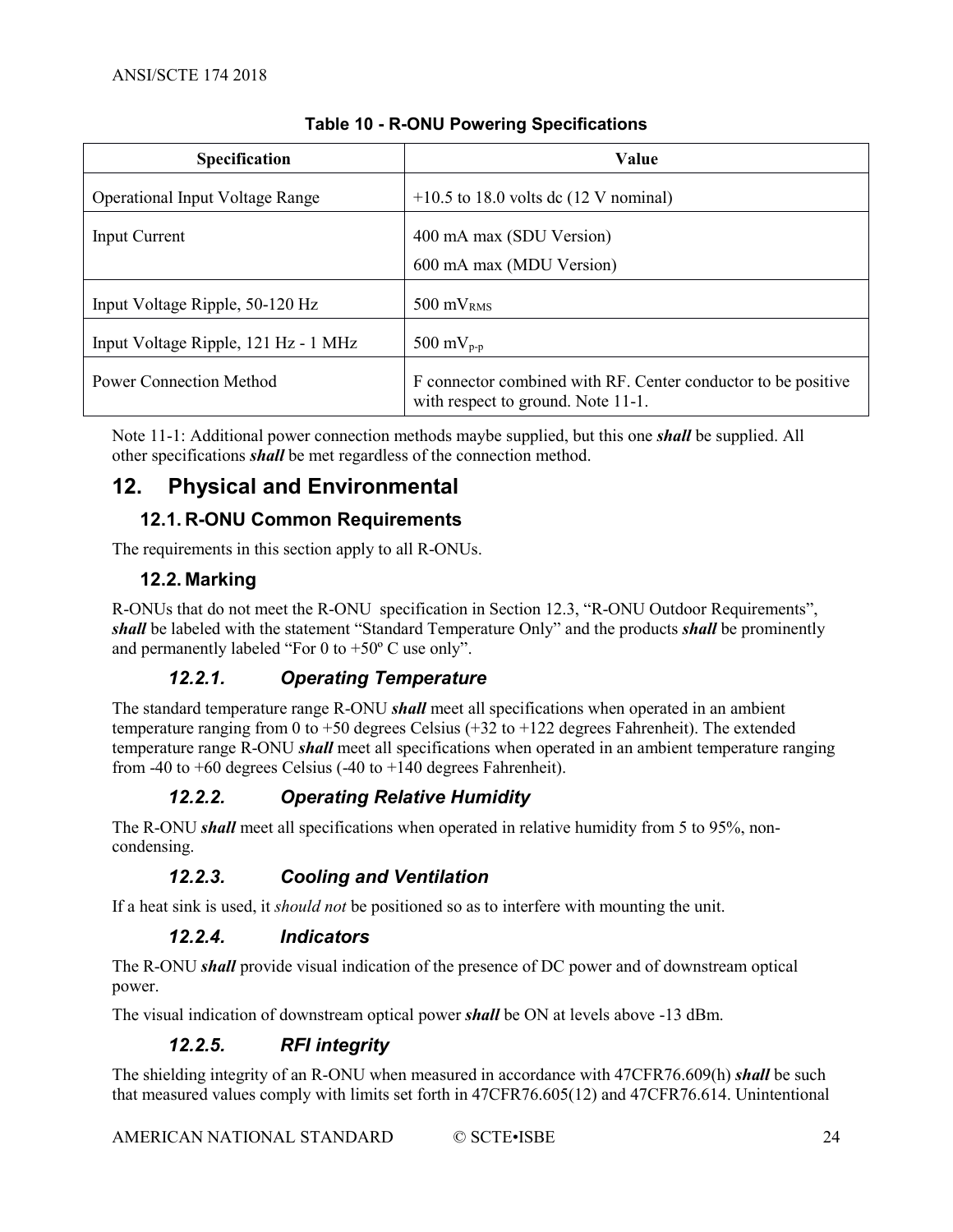emissions greater than 400 MHz when measured in accordance with ANSI C63.4, 2003-2009 *shall* comply with limits appearing in 47CFR15.109. The test *shall* be made with the exciting signal modulating the downstream optical transmitter to +3.5% OMI and the downstream optical signal level at the R-ONU *shall* be 0 dBm. The RF output *shall* be terminated with a 75 ohm terminator.

#### *12.2.6. Coaxial Ports*

<span id="page-24-0"></span>All coaxial ports on the R-ONU *shall* be type F and *shall* conform to the requirements of ANSI/SCTE 02 2006 (Specification for "F" Port, Female, Indoor). Optionally, for improved moisture rejection, the coaxial ports of the R-ONU *should* be designed to meet the requirements of ANSI/SCTE 01 2006 (Specification for "F" Port, Female, Outdoor).

#### *12.2.7. Optical Connector*

<span id="page-24-1"></span>Preferred R-ONU optical interfaces *shall* be based on the SC/APC single-mode connector using either (a) or (b), as follows:

a) Standard SC/APC connectors, as defined by

- i) Intermateability: TIA/EIA FOCIS 3 (TIA/EIA-604-3B)
- ii) Geometry, Loss, Reflectance: GR-326-CORE, Issue 4, Feb 2010

b) Hardened fiber optic connectors (HFOCs) based on and which can mate to the SC/APC connector, as defined by appropriate sections of GR-3120, Issue 2, April 2010.

Both standard SC/APC connectors and hardened (weather-resistant) connectors are preferred optical interfaces. The choice of connector interface (non-hardened or hardened) will depend on the intended deployment scenario for the R-ONU. Standard connectors generally require some measure of environmental protection, whereas hardened connectors generally do not. Intermateability between standard SC/APC connectors and hardened connectors permits standard SC/APC connectors to be used inside the R-ONU while, with the proper bulkhead adapters, standard or hardened connectors *may* be connected from outside.

Other interfaces *may* be used by mutual agreement between the equipment supplier and the operator so long as the optical return losses specified herein are met. If a manufacturer wishes to use an optical connector other than an SC/APC, this *shall* be prominently stated in sales literature and/or on a Purchase Order. Lacking such a statement, SC/APC connectors are to be assumed.

#### *12.2.8. Shock*

<span id="page-24-2"></span>The R-ONU *shall* meet all specifications after being subjected to three drops from a height of three feet onto concrete, once in each axis. Connector damage is allowed, but the R-ONU *shall* meet all specifications after damage is repaired.

#### *12.2.9. Grounding*

<span id="page-24-3"></span>In order to meet possible interpretations of the National Electrical Code, R-ONUs shall provide for attachment of an AWG #8 ground wire.

#### <span id="page-24-4"></span>**12.3. R-ONU Outdoor Requirements**

R-ONUs *may* be deployed inside weather-resistant housings for the purpose of environmental/physical protection as well as to store cable slack, prevent tampering, facilitate access for network testing and the like. Housings used for this purpose *should* follow these guidelines:

Minimum Features: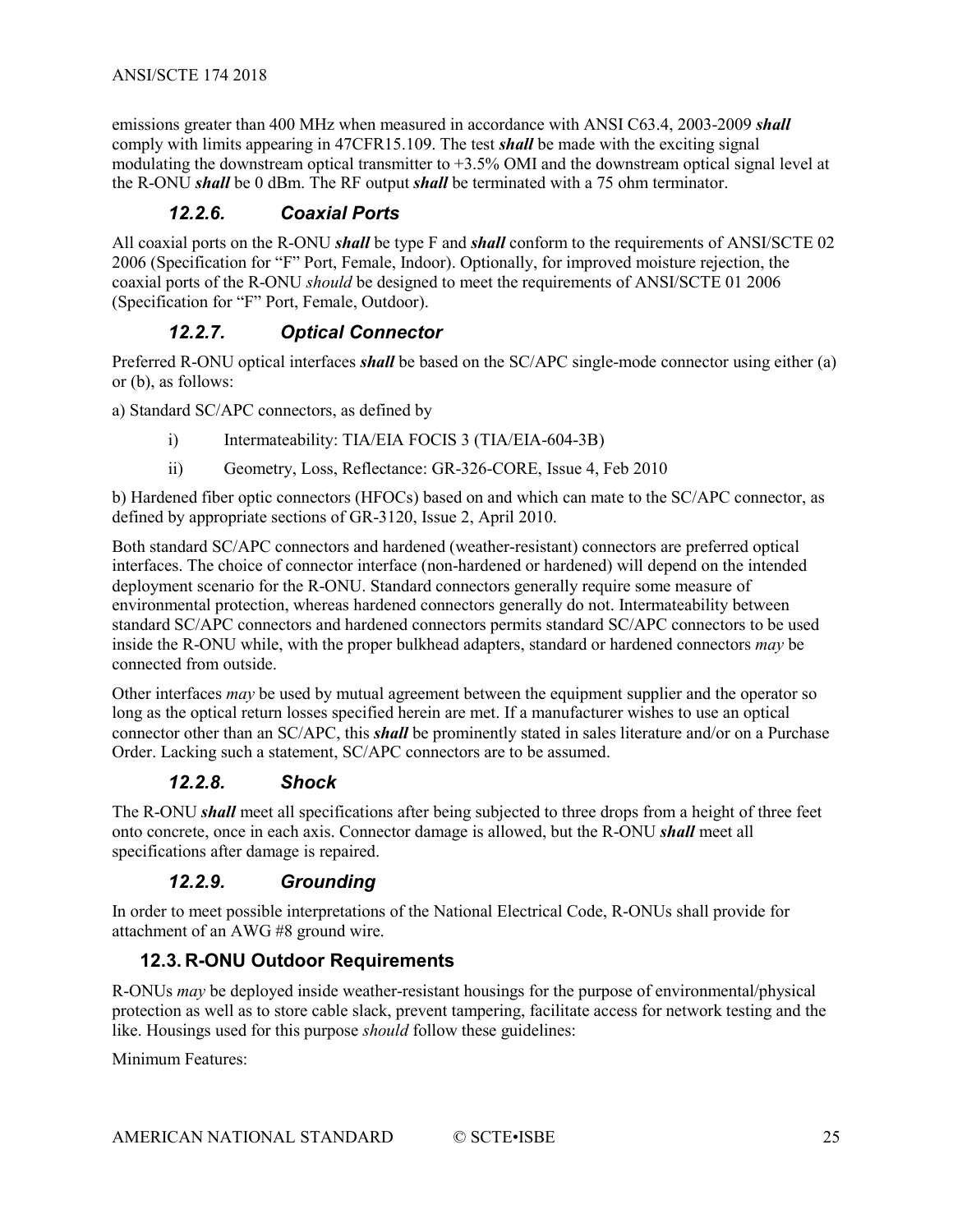- The housing *should* be designed to prevent the ingress of water, wind-driven rain, sand and dust, according to Telcordia GR-487 CORE section 3.31.1 "Wind-driven Rain" and Telcordia GR-49 section 5.9, "Sand and Dust".
- The standard entry/exit port size *should* accommodate optical drop cables as well as electrical power, optical, and coaxial cables run to/from the customer premises.
- The housing *should* allow for a minimum bend radius of 10 times the fiber cable outside diameter, or as recommended by the cable manufacturer.
- The housing *should* provide a suitable means (such as a backplane or substrate) for mounting and securing the R-ONU.

Additional Features:

- The housing *may* permit storage of drop cable slack.
- The housing *may* support pigtail splicing and/or optical adapters necessary to interconnect the drop cable and the R-ONU or inside optical cables to the drop or R-ONU.
- The housing *may* allow for coaxial splitters, power inserters and similar devices needed to complete the installation.

#### *12.3.1. Outdoor Temperature*

<span id="page-25-0"></span>Unless the climate is moderate, a R-ONU *shall* meet all specifications when operated in an ambient temperature ranging from -40 to +60 degrees Celsius  $(-40 \text{ to } +140 \text{ degrees Fahrenheit}).$ 

#### <span id="page-25-1"></span>**12.4. R-ONU Indoor Requirements**

An R-ONU intended to be used indoors *should* be mounted in a housing that is attractive for use in residential environments. Indoor units *shall* meet all specifications from 0 to 50 degrees Celsius.

## <span id="page-25-2"></span>**13. Implementation Notes**

- 1. It is possible that, on the same PON or a group of PONs combined to one upstream optical receiver, a cable modem in one home will transmit at the same time a set top transmits in another home. If this happens, two optical transmitters will turn on at the same time. If they happen to be close enough in wavelength, it is possible that the two will generate Optical Beat Interference (OBI) at the upstream receiver, and neither transmission may get through. See Appendix D for a discussion on OBI and OBI mitigation techniques.
- 2. Cable modems preferably *should* be restricted by the CMTS such that only one cable modem in a headend optical receiver group is transmitting at any given time. If several ODNs are combined to a single optical receiver, then the restriction *should* apply to all cable modems in the combined group. This restriction *may* be accomplished by operating all modems from a common scheduler in the CMTS. A single cable modem *may* transmit on multiple bonded channels if desired.
- 3. For RFoG operation with burst profiles using 64-QAM modulation, preamble lengths of 32 symbols or more *may* be required. For lower orders of modulation, shorter preambles *may* work acceptably, but the CMTS vendor *should* be consulted. If CMTS default values of preamble length are to be changed, the CMTS vendor *should* be consulted.
- 4. DOCSIS upstream operation *should* use an upstream symbol rate of 1280 ksps or greater. Standard practice of operating SCTE 55-1 upstream uses the symbol rate of 128 ksps, and standard practice of operating SCTE 55-2 upstream uses the symbol rate of 772 ksps even though SCTE 55-1 and 55-2 allow for other options. Therefore, with an RFoG system, SCTE 55-1 systems *should* operate with an upstream symbol rate of 128 ksps, and SCTE 55-2 systems *should* operate at 772 ksps.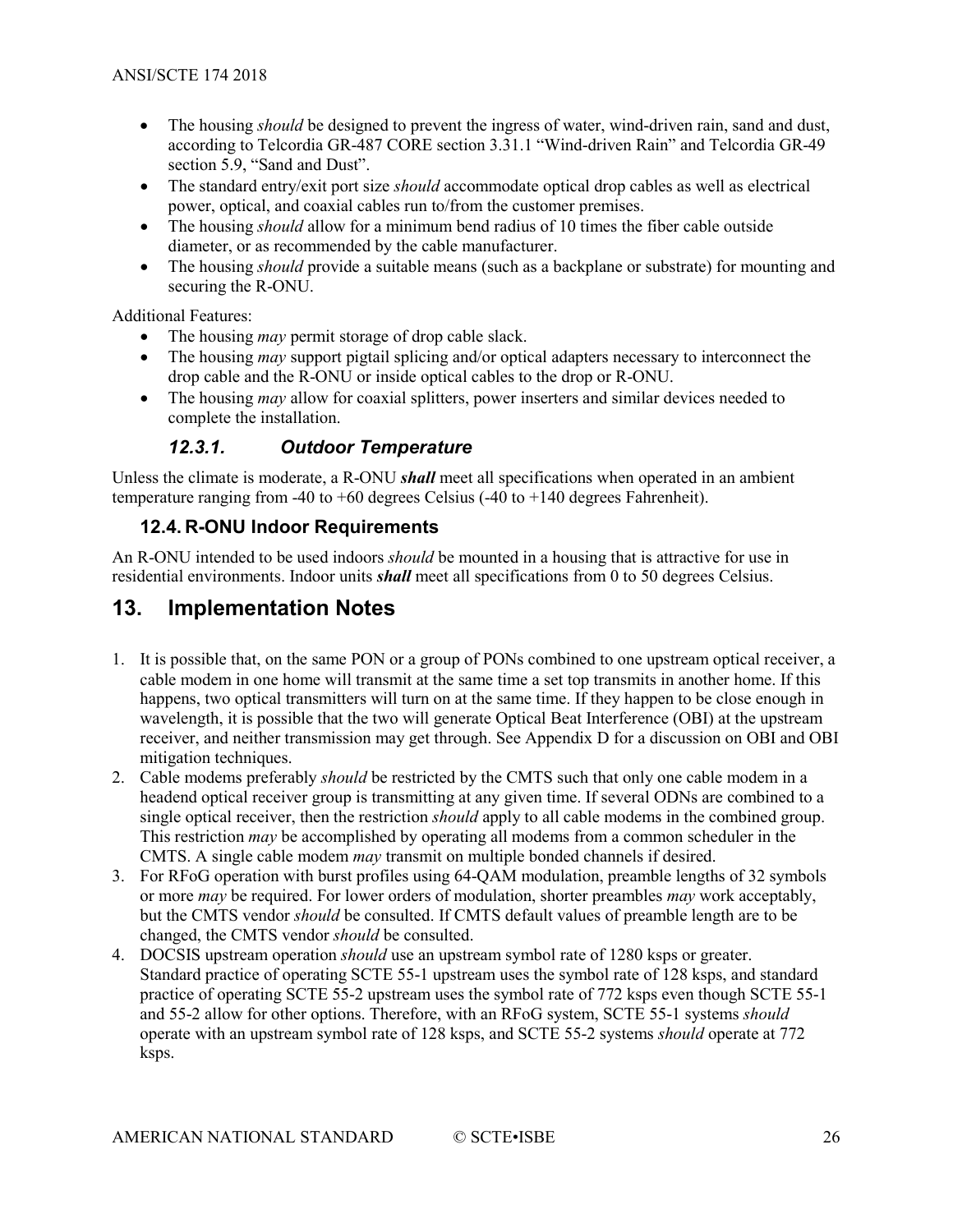To assure proper operation of the R-ONU, the operating level of the SCTE 55-1 or SCTE 55-2 signal at the R-ONU *should* be equal to the level of a DOCSIS channel.

- 5. If an upstream wavelength of 1310 nm is chosen, then it will not be possible to share the physical passive optical network with either an EPON or GPON standard network, as EPON and GPON both use 1310 nm for upstream signaling.
- 6. The R-ONU is compatible with 10 Gb/s PON due to the inclusion of the 1575-1581 nm blocking filter.
- 7. Blocking filters *may* also be required if an optical carrier at any wavelength other than  $1310 \pm 50$ ,  $1490\pm10$ ,  $1540 - 1565$ , or  $1610 \pm 10$  nm is used in the same fiber.
- 8. The minimum loss budget for any PON is set as 5 dB less loss than the maximum loss budget. The primary purpose is to minimize the variation in upstream performance. In mixed RFoG and PON systems, there is an additional consideration of crosstalk from the PON into RFoG. If loss *shall* be added to an RFoG system, it *may* be added in the RFoG system only in the upstream signal path. The downstream *may* be accommodated by simply supplying a lower amplitude 1550 nm downstream optical carrier. For mixed RFoG and PON systems, additional loss *may* need to be added in the PON interface. Se[e Figure 7](#page-27-0) for an explanation of where to add attenuation in order to place the entire plant within specification. Note that WDM loss is included in the system loss budget. Also note that [Figure](#page-27-0)  [7](#page-27-0) covers two cases, with and without an xPON (either EPON or GPON). The 1310 nm wavelength (if used) is handled in different ways with and without xPON.
- 9. The upstream channel capacity is assumed to be four 6.4 MHz wide DOCSIS channels. Note that the per-carrier level is 6 dB lower than the total power level. This accounts for the assumption that the system is loaded with four channels. The link loss and performance assumptions are based on fourchannel operation. One could design the system for operation with fewer channels, which would result in a higher OMI and CNR for each channel, but less upstream data capacity for the system. Alternatively, one could design the system for operation with more channels, which would result in a lower OMI and CNR for each channel, but allow for more capacity in the system. The "Nominal channel capacity" and "Nominal RF input level per channel" are not mandatory specifications. The "OMI at total power" specification is a normative requirement. However, one *shall* be careful to not deviate too far from the Nominal RF input level per channel specification or the turn-on and turn-off thresholds of the R-ONU *may* not operate correctly with the actual channel level.
- 10. The Turn-On and Turn-Off characteristics specified in Section [10.2,](#page-18-0) "Turn-On and Turn-Off Characteristics", are measured with a CW signal. The actual laser turn-on and turn-off times will be different when the R-ONU is fed actual DOCSIS traffic. When consecutive bursts from different cable modems behind different R-ONUs exist with the minimum guard times allowed in the DOCSIS 3.0 specification, the specifications in Sectio[n 10.2,](#page-18-0) "Turn-On and Turn-Off Characteristics", allow a second R-ONU to turn on before the first R-ONU is off, thus allowing for the possibility of optical beat interference (though not at a time when data is being transmitted).
- 11. The CMTS or other long loop AGC controller will command the upstream RF transmitters in the premise to raise or lower their transmit level until the proper level is achieved at the input to the CMTS or other controller. It is important to align the RFoG upstream network such that the RF level into the R-ONU is at the proper level when the input to the CMTS or other controller is also at the proper level.

It is recommended that the alignment be conducted on an R-ONU with high optical loss between it and the upstream receiver because R-ONUs that feed high optical loss budgets will require high RF input levels to compensate. As a result, R-ONUs with lower optical loss budgets will be driven with lower RF levels. If alignment were instead conducted on an R-ONU with a low optical loss budget, the RF input to R-ONUs with a high optical loss budget will have their upstream transmitters driven into clipping. R-ONUs with a high optical loss budget will have lower than average NPR at the nominal RF input level but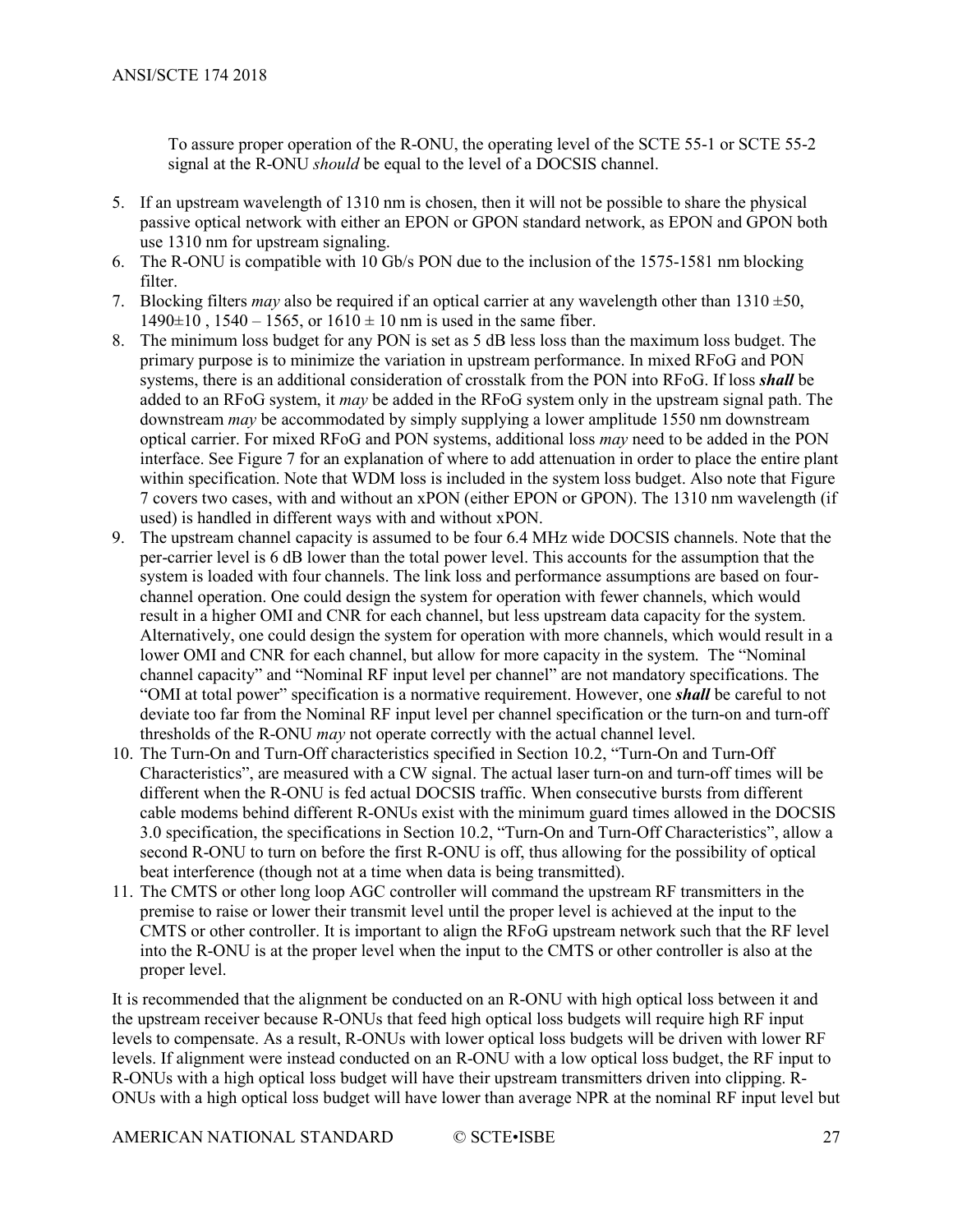will be driven by higher than nominal RF levels. R-ONUs with a low optical loss budget will have a higher than average NPR at the nominal RF input level but will be driven by lower than normal RF levels.



<span id="page-27-0"></span>**Figure 7 - Placement of attenuators when system loss is too low**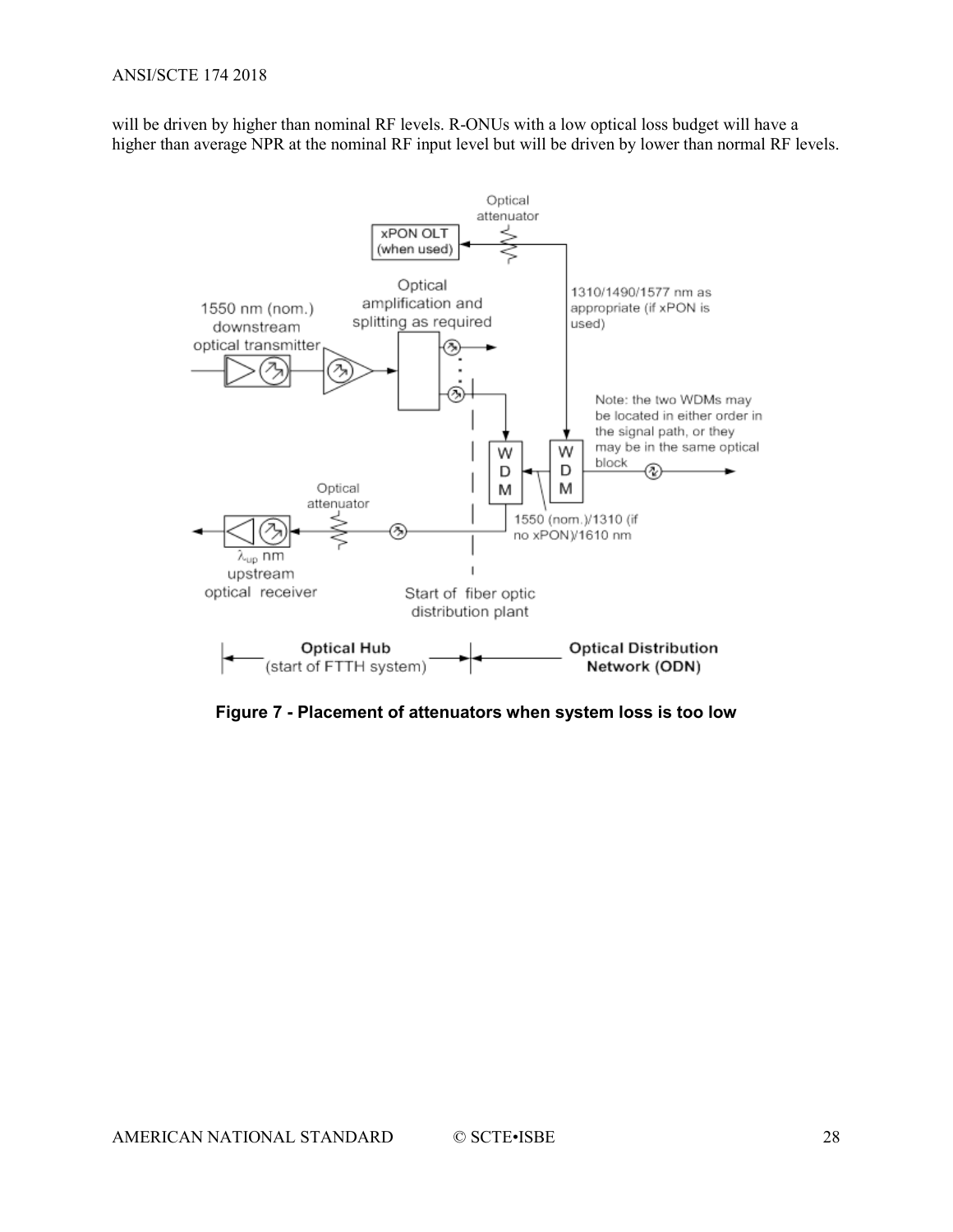## <span id="page-28-0"></span>**14. Appendix A: System Loss Specification (Informative)**

The RFoG system *shall* operate with a system loss in either direction of at least 25 dB. Note fro[m Figure](#page-11-1)  [2](#page-11-1) that this (downstream) loss is defined from the input to the WDM that combines the upstream and downstream optical signals, to the input of any R-ONU. The RFoG system *may* work at higher loss levels. This section is intended to provide guidance concerning the loss that can be tolerated. Both upstream and downstream directions *shall* be considered, as either *may* be the limiting factor. Besides other considerations, one *may* want to keep in mind an ultimate conversion or overlay (to coexist with RFoG) to some other form of PON, looking at the loss budgets it will tolerate. One factor to be considered in an overlay would include additional system loss due to added WDM devices (added to or substituted for the original devices) and the potential impact on both the RFoG and PON system.

#### <span id="page-28-1"></span>**14.1. Downstream Considerations**

In the downstream direction, the maximum loss tolerable is determined by the minimum optical signal needed at the R-ONU, and by the maximum launch signal at the headend. The maximum launch signal is usually set by SBS (Stimulated Brillouin Scattering) limitations in the fiber. When setting optical power into the fiber, it is very important to assure that the optical power meter is properly calibrated and adjusted to measure 1550 nm signals. If the optical power into the fiber is too high, SBS *may* result. With the current state of the art, the minimum received optical power at the R-ONU that produces a satisfactory carrier-to-noise ratio (C/N) is about -5 dBm for analog channels. Common practice is to operate analog carriers with an optical modulation index (OMI) into the optical transmitter of 3.5% per carrier, and this is assumed. Digital carriers (256-QAM) are by convention operated -6 dB from analog carriers, and when all-digital transmission is used, lower optical levels will usually produce satisfactory results. Thus, the minimum optical input of -5 dBm applies when analog carriers are transmitted, but if all-digital transmission is used, lower levels *may* be used without violating this standard.

Using conventional HFC optical transmitters, the maximum launch power into a long fiber might be  $+16$ dBm, resulting in a tolerable loss budget of  $16 - (-5) = 21$  dB, less than required. However, there are several things an operator can do in order to improve the loss budget:

- 1. Many optical transmitters today employ SBS-mitigating strategies, resulting in higher output power without encountering the SBS threshold. Typically the SBS threshold might be raised by up to 4 dB, just getting to the 25 dB loss budget.
- 2. Shorter lengths of fiber permit higher launch powers. For example, if the distance from the headend to the splitter is 5 km, then the launch power can be approximately 4 dB higher than the launch power for a 20 km PON. (Note that in calculating the effect on SBS, one need only include the fiber distance to the first split, as power usually will drop enough at that point to not be much of a problem. Also, note that the PON is defined to include the WDM, and typically the WDM is located so close to the transmitter that the launch power contributing to SBS is the optical power after the loss of the WDM. Thus, the power you would use in calculating SBS effects will be 1 dB or so lower than the actual launch power, reduced by the loss in the WDM.)
- 3. Newer fiber types offer improved SBS limitation, so if you are installing new fiber from the headend, you *may* want to consider using this fiber in order to improve performance.

Note that at higher optical power levels there *may* be additional safety regulations which *shall* be observed. Also, there are additional possibilities for damage to connectors and other components. A service provider contemplating operation at higher optical levels *shall* be cognizant of these issues.

Of course, if digital-only transmission is planned over the RFoG network, then the optical power at the R-ONU *may* be lower, and the above considerations modified accordingly. In this case it *may* be possible to reduce the optical power by 3-5 dB compared with that needed if analog signals are carried. Such operation does not represent a violation of this standard.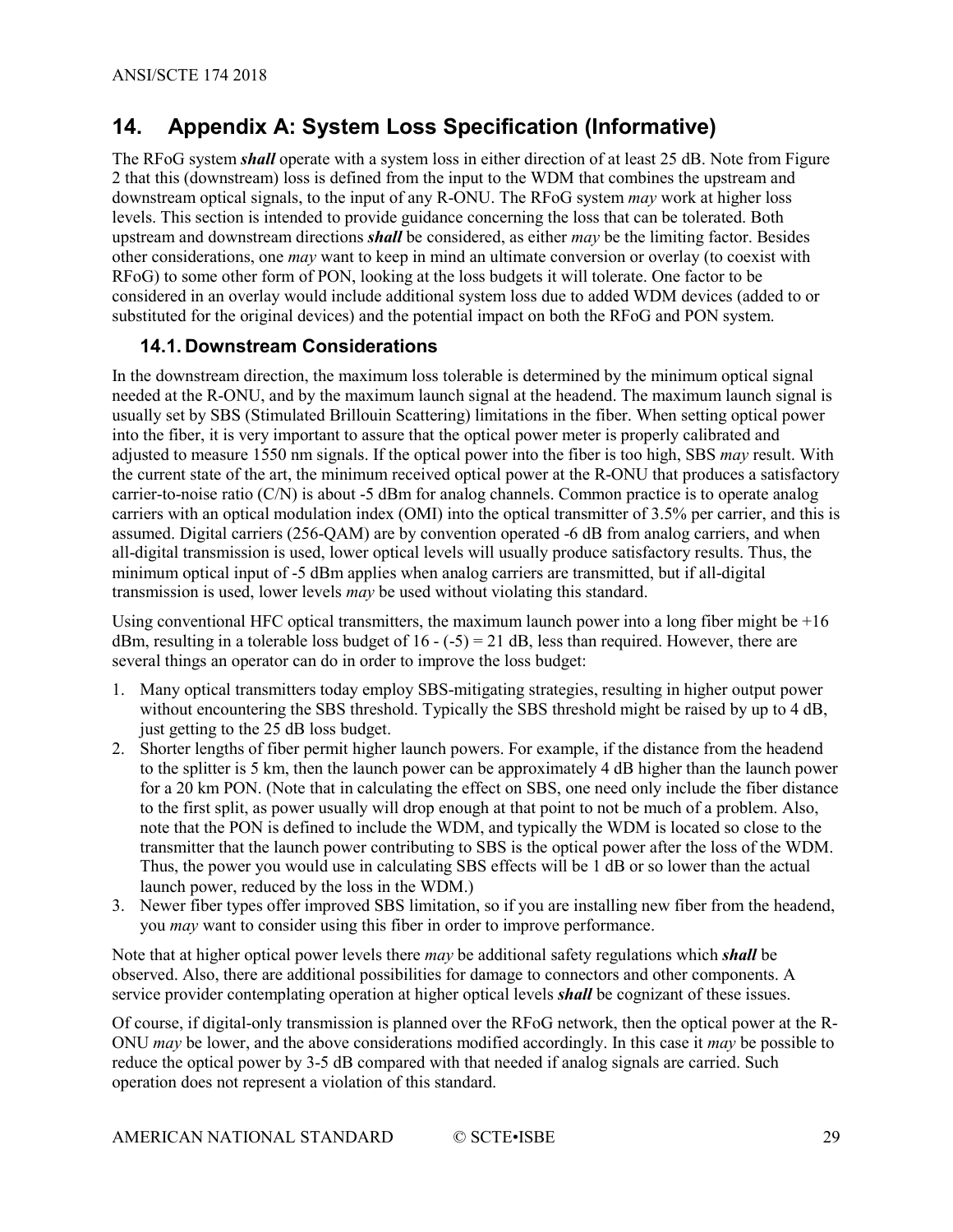#### <span id="page-29-0"></span>**14.2. Upstream Considerations**

In the upstream direction, the maximum tolerable loss is determined by the launch power of the R-ONU, the type of modulation of the upstream carriers, the number of upstream carriers, and the sensitivity of the upstream receiver. Note that the tolerable upstream loss budget is different from the calculation of upstream levels from the RF sources in the home. Once the upstream optical loss is set for a particular PON, the expected receive level at the headend *shall* be chosen such that the OMI of the upstream transmitter is "correct," as defined elsewhere in this document.

As an example, consider an upstream minimum launch power of +2 dBm, four 64-QAM signals, and a receiver that can provide 28 dB C/N (the minimum considered acceptable for 64-QAM) at an input level of -23 dBm. This yields a maximum system loss of 25 dB as suggested. There *may* be some ways to improve the loss, however:

- 1. Some manufacturers are providing optical receivers with greater sensitivity.
- 2. If you only plan to operate two upstream carriers rather than four, you might be able to design for 3 dB higher OMI at the R-ONU, improving your loss budget.
- 3. Optical amplifiers could be strategically placed in the plant.
- 4. Use of the higher-powered 1610 nm option will permit more system loss.

You *may* decide to use some combination of these methods to allow for optically combining two upstream PONs, thus saving upstream receivers. But you *shall* allow for a number of possible degrading issues:

- 1. System loss *may* turn out to be higher than anticipated after a break that is repaired under adverse conditions. Standard design techniques provide a "repair margin" (at least 1 dB and up to 3 dB) to allow for this. This means that 25 dB available loss would allow the designer 24 dB of day-one loss.
- 2. There could be up to 1 dB degradation in optical budget due to dispersion issues in the plant.
- 3. There can be several decibels of variation in OMI at the home, depending on actual losses in the system, receiver output, loss between the receiver and the CMTS, accuracy of the CMTS level setting, etc.

## <span id="page-29-1"></span>**15. Appendix B: Considerations Involved in an Adaptive Threshold Approach to R-ONU Laser Turn-On and Turn-Off (informative)**

This standards document contains R-ONU requirements for upstream laser turn-on and turn-off in Section [10.2.](#page-18-0) The requirements include specifications for input RF signal levels and input RF burst durations that *shall* trigger or not trigger laser turn-on and that that *shall* trigger or not trigger laser turn-off. The requirements are succinctly captured i[n Table 8,](#page-18-2) and various turn-on and turn-off characteristics are illustrated in [Figure 6.](#page-21-1)

The thresholds for signal levels and burst durations in the turn-on and turn-off requirements are absolute thresholds. They are not relative thresholds. Within the SCTE IPS Working Group 5, use of adaptive thresholds was thoroughly discussed and an algorithm was presented. In this appendix, the rationale for adaptive thresholds is discussed. In addition, some of the reasons for not incorporating adaptive thresholds in the standard are mentioned. In the end, this appendix serves as a brief presentation of information pertaining to adaptive turn-on and turn-off thresholds, and perhaps in the future, operation with adaptive thresholds will be incorporated into normative statements in this standards document.

As discussed in this standards document, the primary communication signals in the upstream that *shall* be considered in the R-ONU RF signal detection and laser turn-on and turn-off are the following:

- DOCSIS burst transmissions
- SCTE 55-1 Return Out-of-Band burst transmissions
- SCTE 55-2 Return Out of Band burst transmissions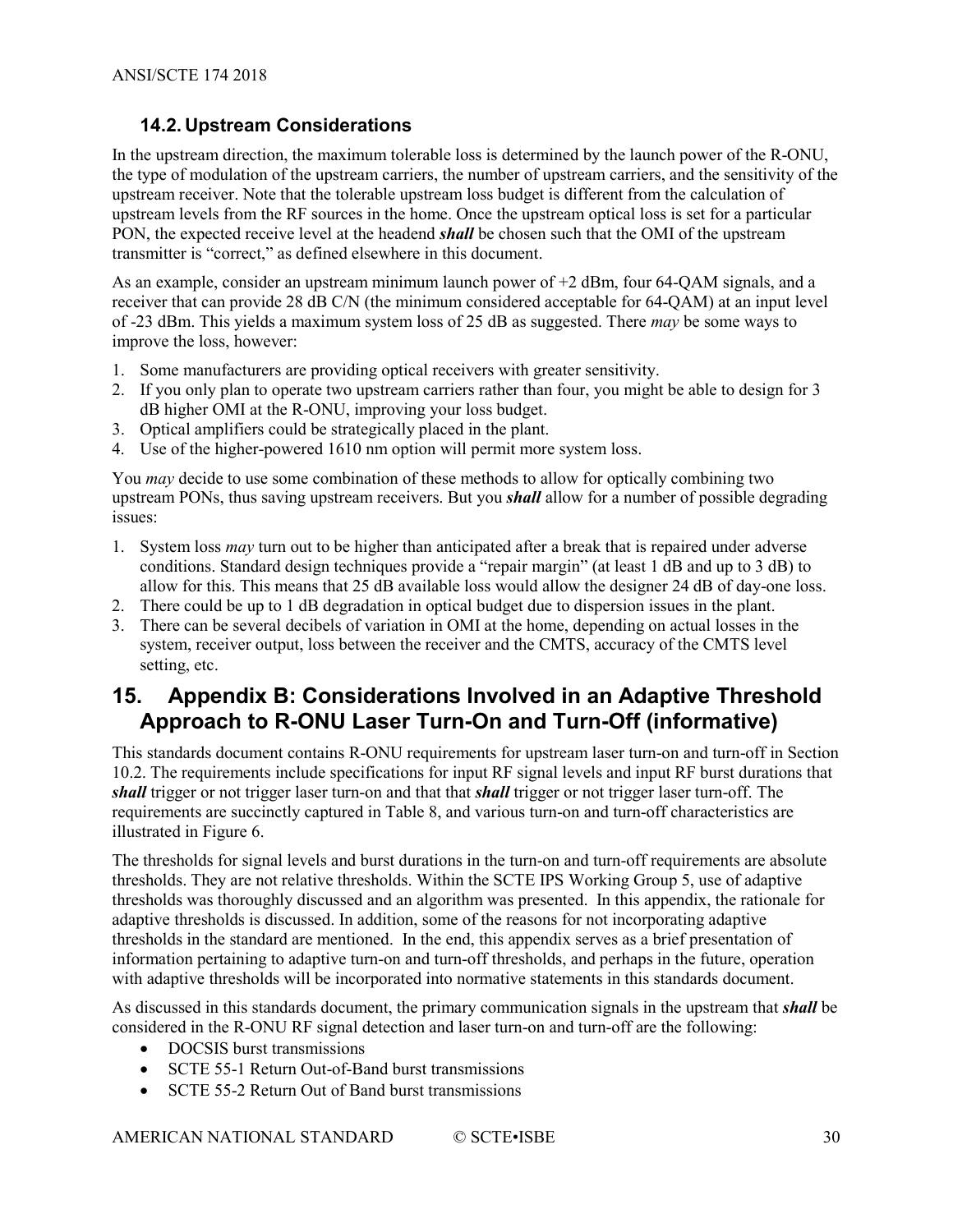#### ANSI/SCTE 174 2018

There are several other legacy upstream transmissions that have been used on cable access networks, but many of these proprietary signals were supported by equipment that is now obsolete due to replacement by equipment based on available standards (e.g., the ANSI/SCTE 135 series of standards based on CableLabs DOCSIS specifications).

The Implementation Notes in Sectio[n 13](#page-25-2) make specific recommendations to only run DOCSIS upstream symbol rates at 1.28 Msps and higher, to run SCTE 55-1 upstream OOB at 128 ksps, to run SCTE 55-2 upstream OOB only at 772 ksps QPSK, and to operate upstream SCTE 55-1 and 55-2 signal levels at the same level as a DOCSIS channel as seen at the RF input on the R-ONU. These recommendations are helpful to upstream signal detection at the R-ONU and reliable laser turn-on and turn-off, and the specific turn-on and turn-off requirements with fixed thresholds were established while considering these recommendations.

Adaptive thresholds would provide additional performance for reliable turn-on and turn-off that could better handle the following considerations:

- More efficient network operation due to smaller gap time between DOCSIS upstream burst transmissions
- Large dynamic range of input signal levels
- Dynamic range of highest to lowest power symbols in high density constellations
- Peaks and valleys during symbol transitions at low symbol rates

Within the SCTE Interface Practices Subcommittee Working Group 5, a specific approach and algorithm for adaptive turn-on and turn-off was contributed and discussed. This approach defined a Burst Transmission Level, which corresponds to an average power level of a burst longer than 12 microseconds. It also defined a Final Burst Transmission Level, which is the Burst Transmission Level when the turn-off decision is made for a signal burst. Finally, it defined a Qualified Signal Threshold, which is derived from the Final Burst Transmission Level of recent upstream bursts and adjusted downward as a function of the amount of time that has elapsed since the most recent laser turn-off time. The longer the amount of time since the last laser turn-off, the more the Qualified Signal Threshold is decremented until some minimum threshold level is reached. The actual turn-on and turn-off thresholds are based on the Qualified Signal Threshold when it is defined. In the case when the Qualified Signal Threshold is not defined within the algorithm, a defined absolute threshold applies.

Though an adaptive threshold approach was considered for the Generation 2 version of the RFoG specification, it was not deemed a necessity by R-ONU vendors, and some did not want to implement an algorithm that perhaps would require a microprocessor in the R-ONU. In addition, some R-ONU manufacturers still have to gain experience with the fixed threshold requirements for turn-on and turn-off and thus are not ready to consider further enhancement of turn-on or turn-off that make this function higher-performance and more reliable. Actual operation has shown that long gap times between burst transmissions are needed at some R-ONUs, compared to typical DOCSIS upstream burst profiles. Adaptive turn-on and turn-off capability *may* provide significant increase in efficiency by reducing the long gaps currently required in some plants.

The dynamic range of the RF input to the R-ONU is impacted by variation of optical path losses in the network (as one factor among several) because of the closed-loop transmit power control within the ranging operation. The absolute turn-on and turn-off thresholds in the standard have to be low enough to provide high-reliability triggering for the lowest R-ONU input RF signal levels. The result is that for the high level RF inputs to the R-ONU, the time of the ramp-up and the ramp-down of a DOCSIS upstream burst to reach below the absolute thresholds is relatively long. The DOCSIS burst profiles used for an RFoG access network then *shall* have sufficient gap time to allow the longest duration ramp-up and rampdown to affect laser turn-on and turn-off to avoid transmissions from two R-ONUs on the segment simultaneously, as contrasted with DOCSIS over HFC which allows some overlap of ramp-up of one burst with ramp-down of another. By using turn-on and turn-off thresholds adapted to recent inputs to

AMERICAN NATIONAL STANDARD © SCTE•ISBE 31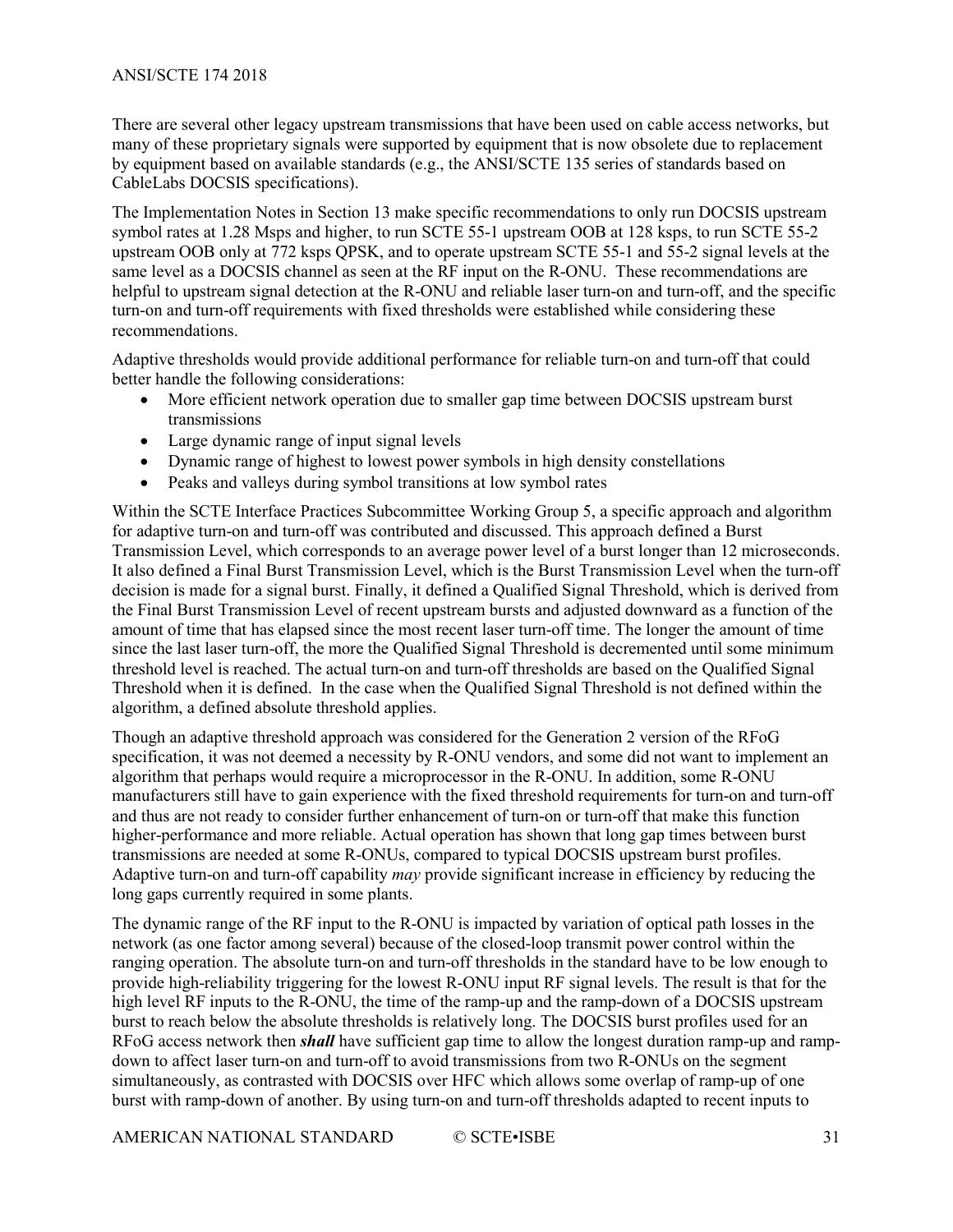each individual R-ONU, the long time span for ramp-up and ramp-down between a high power RF transmission and the low level absolute thresholds is avoided. Then DOCSIS burst profiles for the RFoG access network can use smaller gap times similar to typical DOCSIS upstream operation in hybrid fiber coax (HFC) plants, and thus the access network efficiency in these situations is improved.

# <span id="page-31-0"></span>**16. Appendix C: Upstream Optical Receiver Performance**

This section includes suggested upstream receiver parameters. In certain cases, other parameters *may* be more appropriate and are not prohibited.

This section describes an optical receiver that, when used, provides proper operation of the RFoG network for an AM system. The parameters are set up assuming that one will operate DOCSIS 3.x modems with four simultaneous upstream carriers from one home, using the highest density modulation formats permitted under the DOCSIS 3.x specification.

| <b>Specification</b>                                                                                                         | Value                                |
|------------------------------------------------------------------------------------------------------------------------------|--------------------------------------|
| Optical input level range                                                                                                    | $-21$ to $-12$ dBm                   |
| Detector responsivity (1310 nm and 1610 nm)                                                                                  | $> 0.8$ A/W                          |
| Frequency response                                                                                                           | $\pm 1$ dB, 5 to F <sub>US-MAX</sub> |
| Output impedance                                                                                                             | 75 ohms                              |
| RF output level (OMI= $17.5\%$ , $P_{opt,in}$ = -21dBm)                                                                      | $>10$ dBmV                           |
| Equivalent input noise current density (See note 11-1)                                                                       | $< 2.5$ pA/ $\sqrt{Hz}$              |
| Receiver turn-on (measured from when the optical input first)<br>reaches nominal value to when the electrical output reaches | $< 0.25 \text{ }\mu\text{s}$         |
| 90% of its steady-state value)                                                                                               |                                      |

**Table 11 - AM Upstream Receiver Performance**

Note 11-1: The stated performance represents a typical receiver. To obtain the 25 dB loss budget required in [Table 4](#page-15-1) a 6.0 dBm transmitter will be required. For lower loss budgets, 3.0 dBm transmitters *may* be sufficient to provide -21 dBm minimum optical input power.

| <b>Specification</b>                                         | Value                                |
|--------------------------------------------------------------|--------------------------------------|
| Optical input level range                                    | $-25$ to $-16$ dBm                   |
| Detector responsivity (1310nm and 1610nm)                    | $> 0.8$ A/W                          |
| Frequency response                                           | $\pm 1$ dB, 5 to F <sub>US-MAX</sub> |
| Output impedance                                             | 75 ohms                              |
| RF output level (OMI= $17.5\%$ , $P_{opt,in}$ = -25dBm)      | $>10$ dBmV                           |
| Equivalent input noise current density (See note 12-1)       | $\leq 1.0$ pA/ $\sqrt{\text{Hz}}$    |
| Receiver turn-on (measured from when the optical input first |                                      |
| reaches nominal value to when the electrical output reaches  | $< 0.25 \text{ }\mu\text{s}$         |
| 90% of its steady-state value)                               |                                      |

Note 12-1: The stated performance represents a receiver for extended reach and/or reduced optical output power transmitter.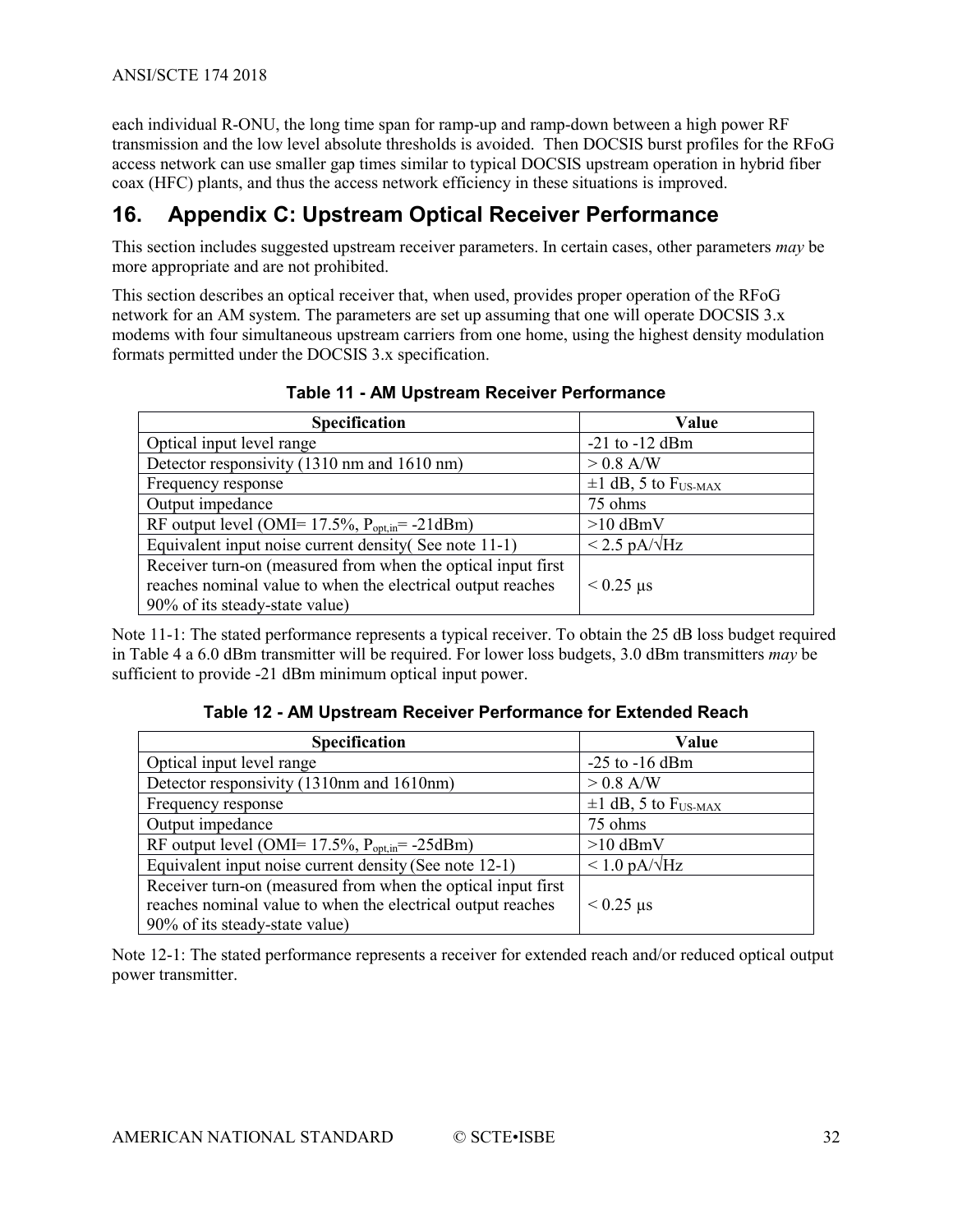# <span id="page-32-0"></span>**17. Appendix D: Optical Beat Interference (Informative)**

Point-to-Multipoint access networks accomplish multiple access by scheduling transmissions that are orthogonal in time, frequency, wavelength, or by correlation code. Most native fiber PON systems employ Time Division Multiple Access (TDMA), while DOCSIS typically employs both time and Frequency Division Multiple Access (FDMA) by scheduling (or provisioning) transmissions across different channels in DOCSIS 3.0 and across groups of OFDM carriers (channels and mini-slots) in DOCSIS 3.1.[1](#page-32-1) When using DOCSIS over RFoG, FDMA can generate simultaneous transmissions from multiple RFoG ONUs (R-ONUs). While these FDMA transmissions are separated in frequency and thus orthogonal in the RF signal, with RFoG, the RF signal is used to modulate the intensity of the laser, and the resulting optical signal is recovered using a direct detection receiver. Since the laser wavelength is not precisely controlled in this process, it is possible that two R-ONUs can transmit simultaneously using lasers that are close enough together that the (non-linear) direct detection process generates optical intermodulation products that are within the bandwidth of the receiver. This phenomenon is known as Optical Beat Interference (OBI).

OBI is only generated when two factors are present: 1) 2 or more R-ONUs are simultaneously transmitting and 2) the wavelengths of those transmissions are sufficiently close together that the resulting intermodulation products are within bandwidth of the receiving photodiode. The combination of these two factors can make the presence of OBI appear random since the actual transmit wavelength (and linewidth) of a given R-ONU is typically not easily observable (through the standard performance monitoring data collection process) and varies with environmental conditions.<sup>[2](#page-32-2)</sup>

The wavelength of a particular ONU transmission will vary within the allowed wavelength range due to unit-to-unit variations, environmental temperature, and short term heating of the laser during transmission times. The laser will also exhibit a linewidth, which is influenced by the Lorentzian noise of the laser, the chirp of the laser and the modulator signal bandwidth. Several studies have modeled and measured OBI with directly modulated DFB lasers, indicating that wavelength separation from 0.1 to 0.8 nm is sufficient to avoid OBI, depending on how well the temperature of the laser is controlled.

#### **OBI Mitigation Techniques**

 $\overline{a}$ 

OBI mitigation techniques have been developed to reduce or eliminate the occurrence of OBI in RFoG deployments. These techniques can be classified into two general categories:

- 1) Prevent wavelengths from overlapping in the receiver
- 2) Prevent transmission times from overlapping

Techniques for preventing the wavelengths from overlapping in the receiver include separating the wavelengths, either with static or dynamic wavelength assignment, and using one optical receiver per R-ONU. Overlapping transmission times are avoided through the use of scheduling at the CMTS, either statically, where no R-ONUs are allowed to transmit simultaneously, or dynamically, where the R-ONUs pairs that cause OBI are learned so that the scheduler can avoid overlapped transmissions of just those R-ONUs which would cause OBI.

<span id="page-32-1"></span><sup>1</sup> OBI also can result from simultaneous transmission of out-of-band (OOB) and DOCSIS transmissions from different ONUs on the same ODN. However, since the amount of OOB transmissions is small relative to DOCSIS transmissions, the presence of OBI is more likely due to multiple simultaneous DOCSIS transmissions.

<span id="page-32-2"></span><sup>&</sup>lt;sup>2</sup> While OBI can occur during normal operation, it can also appear as an artifact in fault conditions, when a defective R-ONU fails to completely turn off its laser.